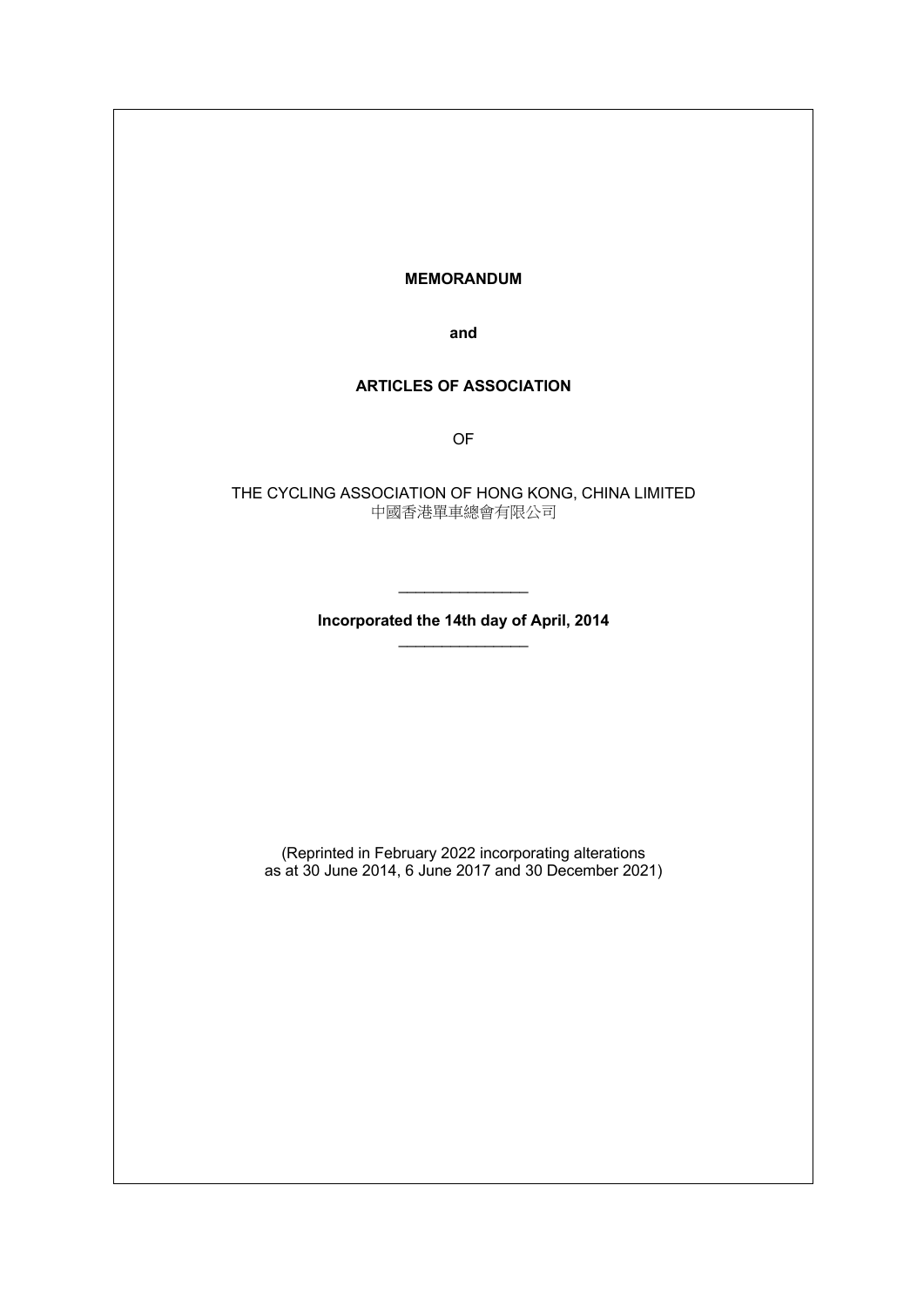編號 2087597 No.

### **[COPY]**

#### 公 司 註 冊 處 **COMPANIES REGISTRY**

#### 公 司 更 改 名 稱 證 明 書 **CERTIFICATE OF CHANGE OF NAME** \_\_\_\_\_\_\* \* \*\_\_\_\_\_\_

#### 本 人 謹 此 證 明 I hereby certify that

#### **THE CYCLING ASSOCIATION OF HONG KONG, CHINA LIMITED** 中國香港單車聯會有限公司

已藉特別決議更改其名稱,該公司根據 having by special resolution changed its name, is now incorporated under the

香港法例第 622 章《公司條例》 註冊的名稱現為 Companies Ordinance (Chapter 622 of the Laws of Hong Kong) in the name of

**THE CYCLING ASSOCIATION OF HONG KONG, CHINA LIMITED**

中國香港單車總會有限公司

本證明書於 二 O 一 七 年 六 月 二十二 日發出。 Issued on 22 June 2017.

(Sd.) Ms. Ada L L CHUNG

…………………………………………………… 香港特別行政區公司註冊處處長鍾麗玲 Ms Ada L L CHUNG

#### *Registrar of Companies Hong Kong Special Administrative Region*

註 Note:

公司名稱獲公司註冊處註冊, 並不表示獲授予該公司名稱或其任何部分的商標權或任何 其他知識產權。

Registration of a company name with the Companies Registry does not confer any trade mark rights or any other intellectual property rights in respect of the company name or any part thereof.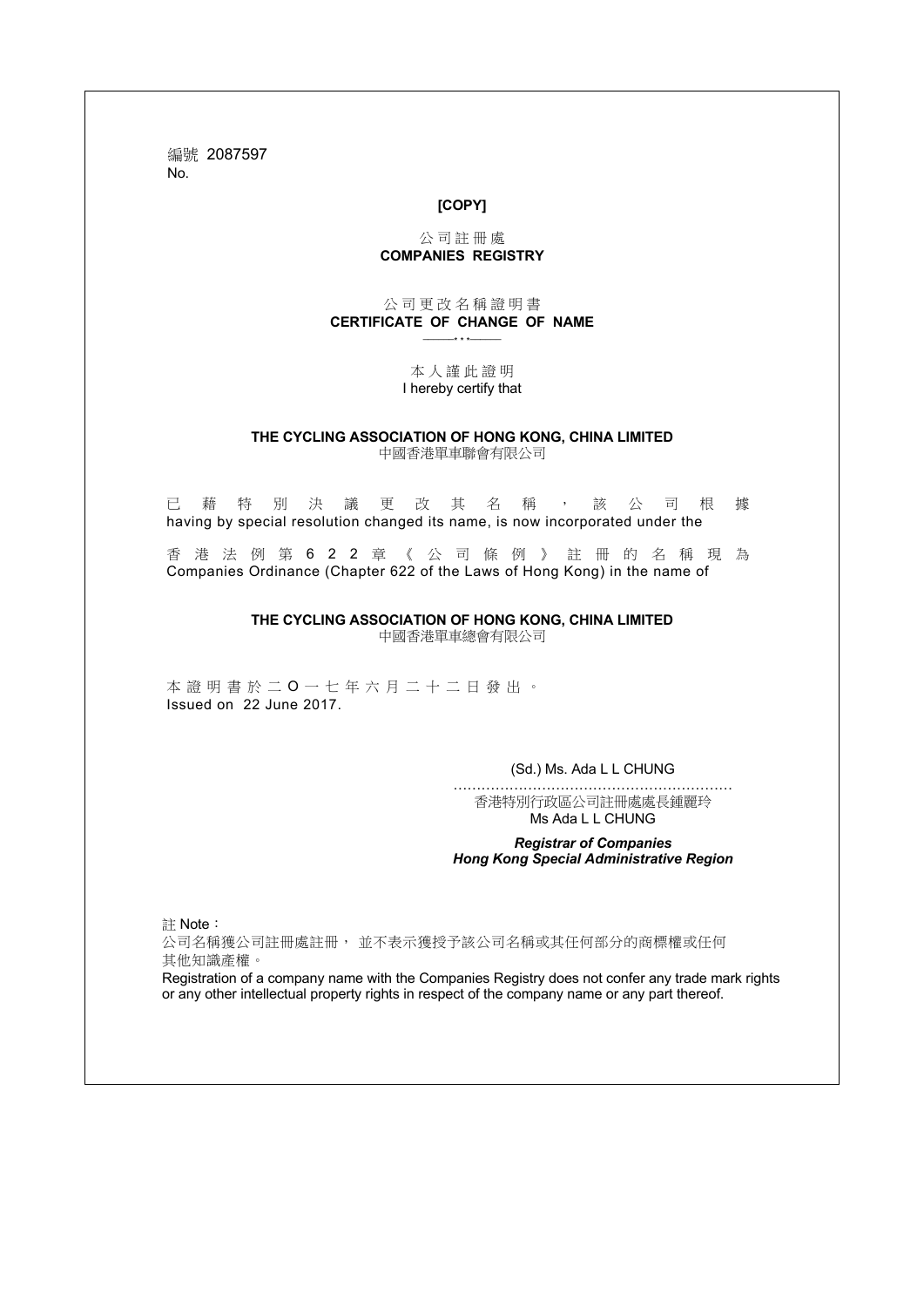# THE COMPANIES ORDINANCE (Chapter 622)

 $\overline{\phantom{a}}$  , and the set of the set of the set of the set of the set of the set of the set of the set of the set of the set of the set of the set of the set of the set of the set of the set of the set of the set of the s

THE CYCLING ASSOCIATION OF HONG KONG, CHINA LIMITED 中國香港單車總會有限公司

 $\overline{\phantom{a}}$  , and the set of the set of the set of the set of the set of the set of the set of the set of the set of the set of the set of the set of the set of the set of the set of the set of the set of the set of the s

# SPECIAL RESOLUTION

 $\overline{\phantom{a}}$  , and the set of the set of the set of the set of the set of the set of the set of the set of the set of the set of the set of the set of the set of the set of the set of the set of the set of the set of the s  $\overline{\phantom{a}}$  , and the set of the set of the set of the set of the set of the set of the set of the set of the set of the set of the set of the set of the set of the set of the set of the set of the set of the set of the s

Passed on 30th December 2021

 $\overline{\phantom{a}}$  , and the set of the set of the set of the set of the set of the set of the set of the set of the set of the set of the set of the set of the set of the set of the set of the set of the set of the set of the s

At an Extraordinary General Meeting of Members of the abovenamed Association, duly convened and held at Meeting Room 5-6, 1/F, Olympic House,1 Stadium Path, So Kon Po, Causeway Bay, Hong Kong SAR, China on 30th December 2021, the following resolution was passed as Special Resolution:-

1. That the Memorandum of Association of the Company and the Articles of Association of the Company be amended as per the amendments incorporated into the revised Memorandum of Association of the Company and the Articles of Association of the Company by way of marked-up in red.

(Sd.) Mr. LEUNG Hung Tak

\_\_\_\_\_\_\_\_\_\_\_\_\_\_\_\_\_\_\_\_\_\_\_\_\_\_\_\_\_\_ LEUNG HUNG TAK **CHAIRPERSON** (Director)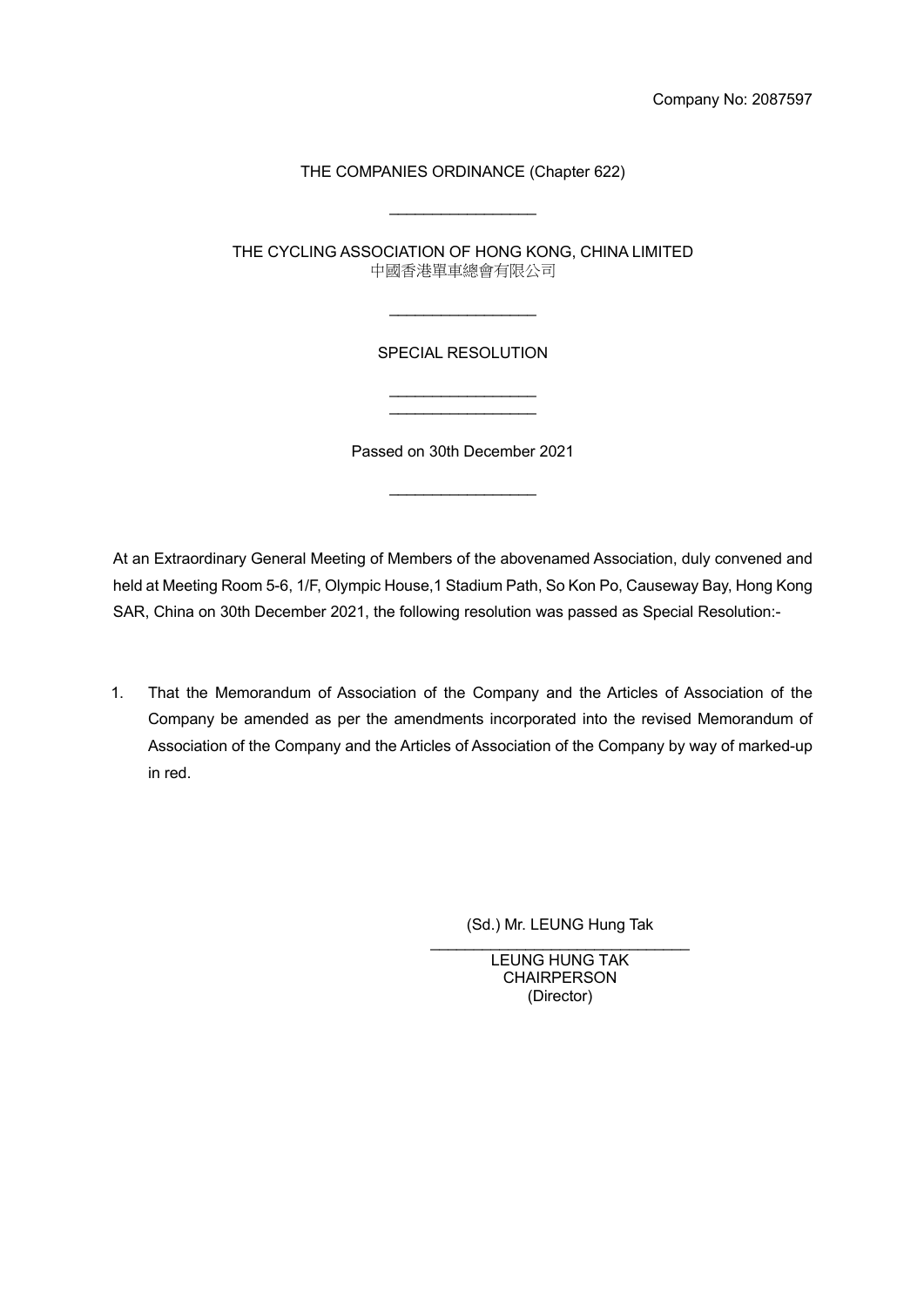#### THE COMPANIES ORDINANCE (Chapter 622)

#### SPECIAL RESOLUTION

OF

#### THE CYCLING ASSOCIATION OF HONG KONG, CHINA LIMITED 中國香港單車聯會有限公司 (the "Association")

 $\overline{\phantom{a}}$  , and the set of the set of the set of the set of the set of the set of the set of the set of the set of the set of the set of the set of the set of the set of the set of the set of the set of the set of the s Passed on 6th June 2017  $\overline{\phantom{a}}$  , and the set of the set of the set of the set of the set of the set of the set of the set of the set of the set of the set of the set of the set of the set of the set of the set of the set of the set of the s

The following special resolution were duly passed at an EXTRAORDINARY GENERAL MEETING of the Association duly convened and held at Jockey Club Lecture Theatre, 2/F., Olympic House, 1 Stadium Path, So Kon Po, Causeway Bay, Hong Kong on 6th June 2017:-

#### SPECIAL RESOLUTION

1. Change of the Company Name

RESOLVED THAT subject to the approval of the Registrar of Companies, the Chinese name of the Association be changed to "中國香港單車總會有限公司" forthwith while the English name shall remain unchanged.

- 2. Change of the Description of Secretary and Treasurer RESOLVED THAT the word "Honorary" be added to the description of Secretary General and Treasurer respectively.
- 3. To Amend the Articles of the Association RESOLVED THAT the existing Article 12(a), Article 14, Article 30, Article 53 and Article 65 of the Articles of Association be altered and modified as follows:

"...12(a). The Officers shall consist of one Chairman (主席), two Vice-Chairmen (副主席), one Honorary Secretary General (義務秘書長) and one Honorary Treasurer (義務司庫) (the "Officers"), which shall be elected once every two years at the Annual General Meeting. ..."

"...14. The Executive Committee shall consist of the Officers and at least two but not more than thirteen Full Members elected once every two years at the Annual General Meeting. ..."

"...30. A resolution in writing, signed or assented to by facsimile or other form of visible or other electronic communication by not less than two-third of the Executive Committee members for the time being entitled to received notice of a meeting of the Executive Committee members, ..."

"...53. ...For the purposes of this Article, subscriptions shall be deemed to be in arrear if unpaid by the 1st day of September next after the same became payable but the proceedings at any general meeting shall not be invalidated..."

"...65. A notice may be given by the Association to any Member personally, by sending it via email to him to his registered email address or by post to him to his registered address, ..."

> (Sd.) Mr. LEUNG Hung Tak \_\_\_\_\_\_\_\_\_\_\_\_\_\_\_\_\_\_\_\_\_\_\_\_\_\_\_\_\_\_

> > Mr. LEUNG Hung Tak Chairman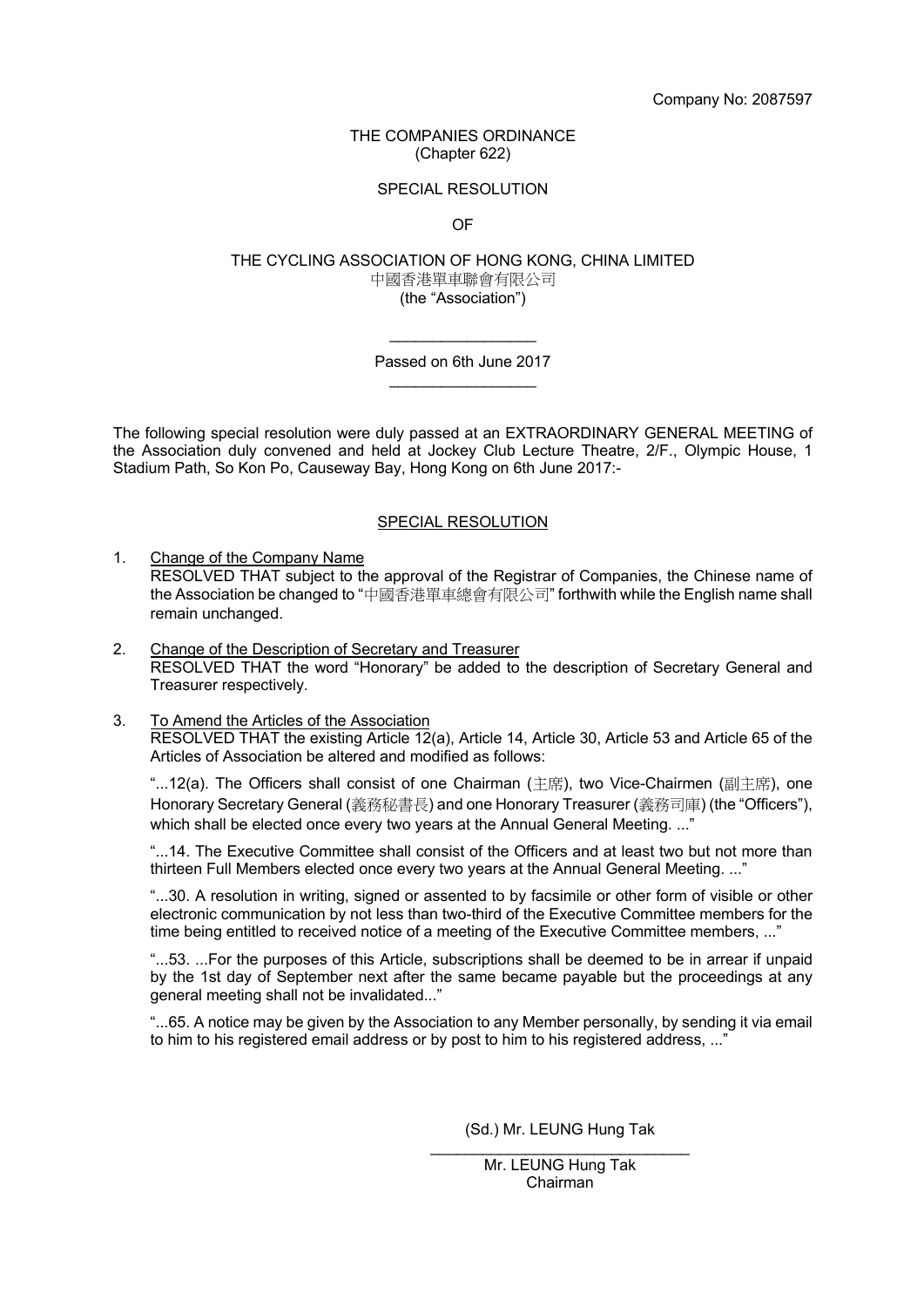#### **SPECIAL RESOLUTIONS**

#### **THE CYCLING ASSOCIATION OF HONG KONG, CHINA LIMITED**

中國香港單車聯會有限公司

("Association")

Written Resolutions pursuant to section 548 of the Companies Ordinance

Pursuant to the Section 548 of the Companies Ordinance (Cap. 622), we, the undersigned, being all the Members of the Company for the time being, hereby:-

#### ALTERATION TO ARTICLE OF ASSOCIATION

RESOLVED THAT the existing Memorandum of Association and Articles of Association be forthwith amended as per the draft attached with immediate effect.

Dated: 30th day of June, 2014

(Sd.) LEUNG HUNG TAK

\_\_\_\_\_\_\_\_\_\_\_\_\_\_\_\_\_\_\_\_\_\_\_\_\_\_\_\_ LEUNG, HUNG TAK (梁鴻德) Founder Member

(Sd.) SHING, SAU PING SEMEUL

\_\_\_\_\_\_\_\_\_\_\_\_\_\_\_\_\_\_\_\_\_\_\_\_\_\_\_\_ SHING, SAU PING SEMEUL (成秀萍) Founder Member

(Sd.) MA, KING CHEUNG MEDES

\_\_\_\_\_\_\_\_\_\_\_\_\_\_\_\_\_\_\_\_\_\_\_\_\_\_\_\_ MA, KING CHEUNG MEDES (馬敬將) Founder Member

(Sd.) CHAN, PAK CHEUNG

CHAN, PAK CHEUNG (陳百祥) Founder Member

\_\_\_\_\_\_\_\_\_\_\_\_\_\_\_\_\_\_\_\_\_\_\_\_\_\_\_\_

(Sd.) CHAN, CHI KEUNG

CHAN, CHI KEUNG (陳志強) Founder Member

\_\_\_\_\_\_\_\_\_\_\_\_\_\_\_\_\_\_\_\_\_\_\_\_\_\_\_\_

(Sd.) CHAN, TAT KEUNG

\_\_\_\_\_\_\_\_\_\_\_\_\_\_\_\_\_\_\_\_\_\_\_\_\_\_\_\_ CHAN, TAT KEUNG (陳達強) Founder Member

(Sd.) LAU, ON CHUEN

\_\_\_\_\_\_\_\_\_\_\_\_\_\_\_\_\_\_\_\_\_\_\_\_\_\_\_\_ LAU, ON CHUEN (劉安泉) Founder Member

(Sd.) LEUNG, KIN KEUNG

\_\_\_\_\_\_\_\_\_\_\_\_\_\_\_\_\_\_\_\_\_\_\_\_\_\_\_\_ LEUNG, KIN KEUNG (梁健強) Founder Member

(Sd.) TSANG, KWONG CHIU

\_\_\_\_\_\_\_\_\_\_\_\_\_\_\_\_\_\_\_\_\_\_\_\_\_\_\_\_ TSANG, KWONG CHIU (曾廣釗) Founder Member

\_\_\_\_\_\_\_\_\_\_\_\_\_\_\_\_\_\_\_\_\_\_\_\_\_\_\_\_

(Sd.) WONG, YIU WAH

WONG, YIU WAH (黃耀華) Founder Member

(Sd.) HON, KEVIN

\_\_\_\_\_\_\_\_\_\_\_\_\_\_\_\_\_\_\_\_\_\_\_\_\_\_\_\_ HON, KEVIN (韓尚志) Founder Member

(Sd.) LEUNG, CHI YIN

LEUNG, CHI YIN (梁志賢) Founder Member

\_\_\_\_\_\_\_\_\_\_\_\_\_\_\_\_\_\_\_\_\_\_\_\_\_\_\_\_

\_\_\_\_\_\_\_\_\_\_\_\_\_\_\_\_\_\_\_\_\_\_\_\_\_\_\_\_

\_\_\_\_\_\_\_\_\_\_\_\_\_\_\_\_\_\_\_\_\_\_\_\_\_\_\_\_

\_\_\_\_\_\_\_\_\_\_\_\_\_\_\_\_\_\_\_\_\_\_\_\_\_\_\_\_

(Sd.) NG, KWOK WAH

NG, KWOK WAH (吳國華) Founder Member

(Sd.) CHAN, TAT WING

CHAN, TAT WING (陳達榮) Founder Member

(Sd.) LAW, WING SUM

LAW, WING SUM (羅永森) Founder Member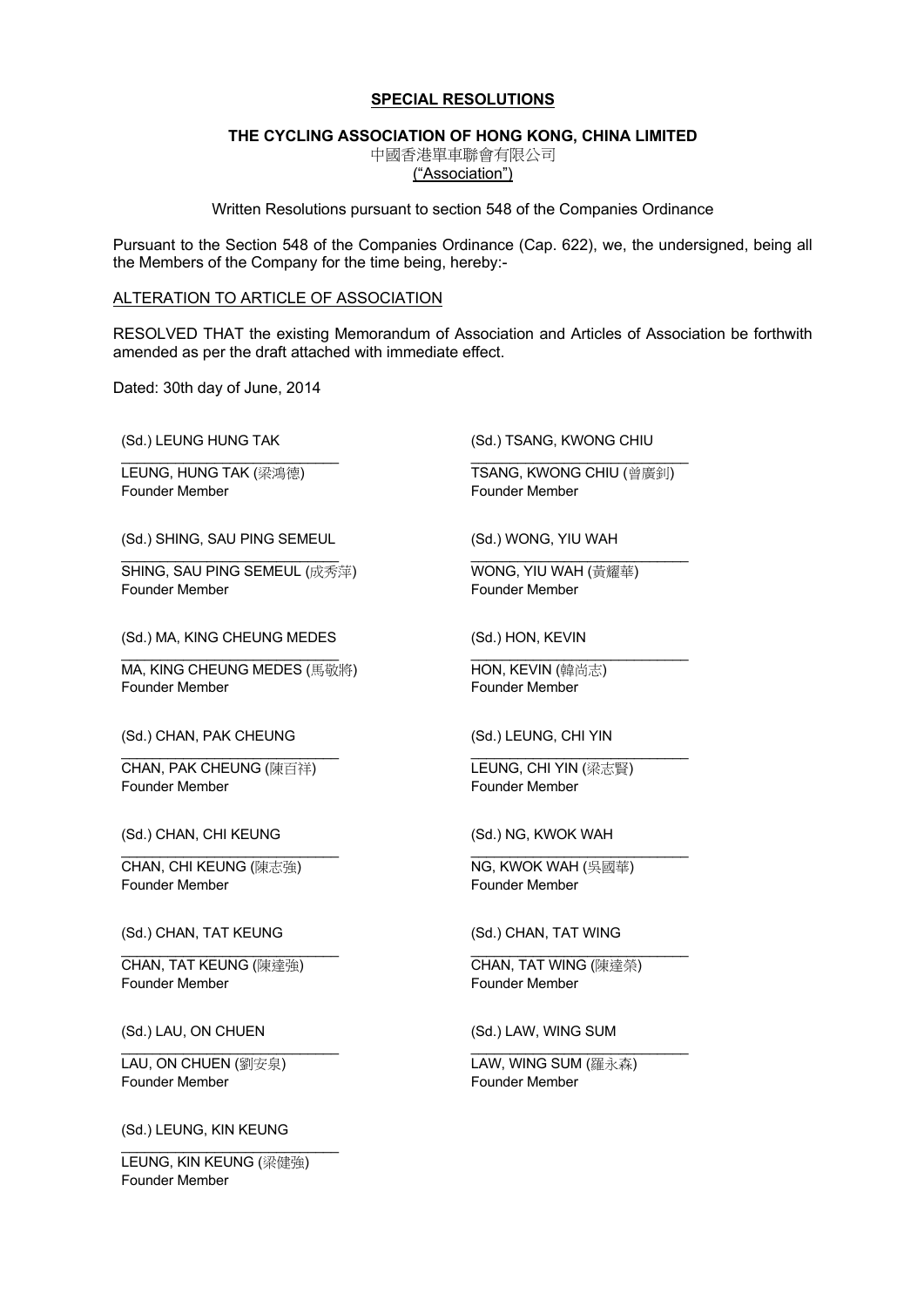編號 2087597 No.

### **[COPY]**

### 公 司 註 冊 處 **COMPANIES REGISTRY**

公 司 註 冊 證 明 書 **CERTIFICATE OF INCORPORATION** \_\_\_\_\_\_\* \* \*\_\_\_\_\_\_

> 本 人 謹 此 證 明 I hereby certify that

#### **THE CYCLING ASSOCIATION OF HONG KONG, CHINA LIMITED** 中國香港單車聯會有限公司

於本日根據香港法例第622章《公司條例》 is this day incorporated in Hong Kong under the Companies Ordinance

在香港成立為法團,此公司是一間 (Chapter 622 of the Laws of Hong Kong), and that this company is

有限公司。 a limited company.

本證明書於 二 O 一 四 年 四 月 十 四 日發出。 Issued on 14 April 2014.

(Sd.) Ms. Ada L L CHUNG

…………………………………………………… 香港特別行政區公司註冊處處長鍾麗玲

*Registrar of Companies Hong Kong Special Administrative Region*

註 Note:

公司名稱獲公司註冊處註冊, 並不表示獲授予該公司名稱或其任何部分的商標權或任何 其他知識產權。

Registration of a company name with the Companies Registry does not confer any trade mark rights or any other intellectual property rights in respect of the company name or any part thereof.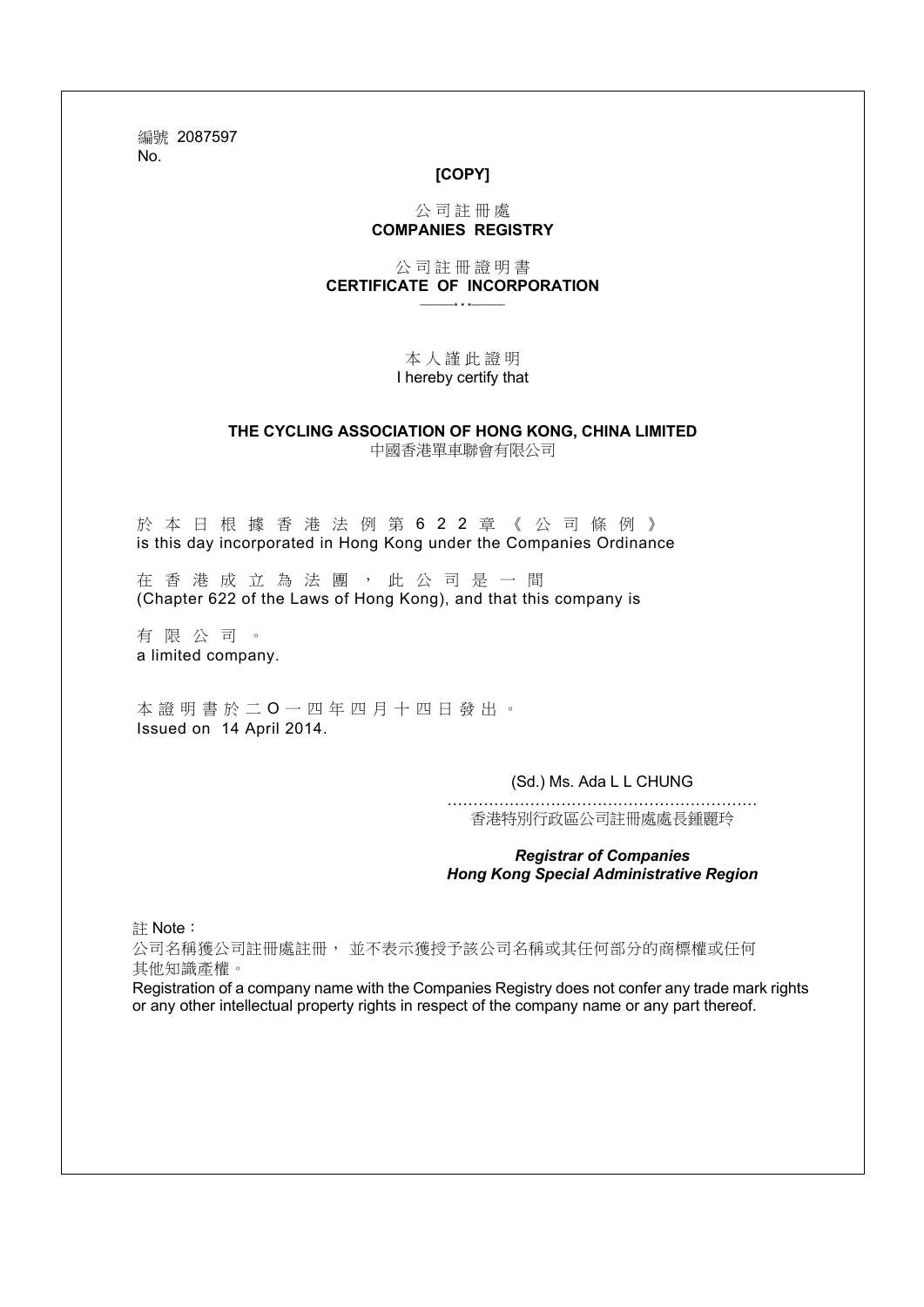#### THE COMPANIES ORDINANCE (CHAPTER 622)  $\frac{1}{2}$

Company Limited by Guarantee and not having a Share Capital  $\mathcal{L}=\mathcal{L}^{\mathcal{L}}$ 

### **MEMORANDUM OF ASSOCIATION**

### **OF**

**THE CYCLING ASSOCIATION OF HONG KONG, CHINA LIMITED**

中國香港單車總會有限公司  $\frac{1}{2}$ 

- 1. The name of the Company is "THE CYCLING ASSOCIATION OF HONG KONG, CHINA LIMITED 中國香港單車總會有限公司" ("the Association").
- 2. The registered office of the Association will be situated in the Hong Kong Special Administrative Region, China ("Hong Kong").
- 3. The objects for which the Association is established are:
	- (a) To acquire and take over all or any part of the assets and liabilities of the unincorporated body known as "Hong Kong Cycling Association" which was exempted from registration under the Societies Ordinance of the laws of Hong Kong.
	- (b) To promote and maintain interest in the sport of cycling.
	- (c) To organize and co-ordinate cycling events and competitions in or outside Hong Kong, and to participate or arrange for the members of the Association or other persons to participate in cycling competitions or functions organized by other bodies interested in cycling both in or outside Hong Kong.
	- (d) To organize and co-ordinate cycling functions including but not limited to coaching schemes or courses, the compilation of cycling news, cycling demonstrations and cycling trips.
	- (e) To promote the sport of cycling at all levels, and to advance the performance in cycling in Hong Kong.
	- (f) To grant scholarships, bursaries, allowances, awards, medals and prizes and to contribute to or assist by the provision of grants, loans, donations, financial assistance or otherwise to such cyclists as the Association shall deem appropriate in pursuit of the promotion and advancement of cycling in Hong Kong or elsewhere in the world.
	- (g) To receive subvention, sponsorship, donations and other financial assistance in the furtherance of the objects for which the Association is established.
	- (h) To do all such other lawful things as are incidental or conducive to the attainment of the above objects.
	- (i) to preserve a doping-free environment for fair play in the sport of cyciling in Hong Kong Special Administrative Region, China.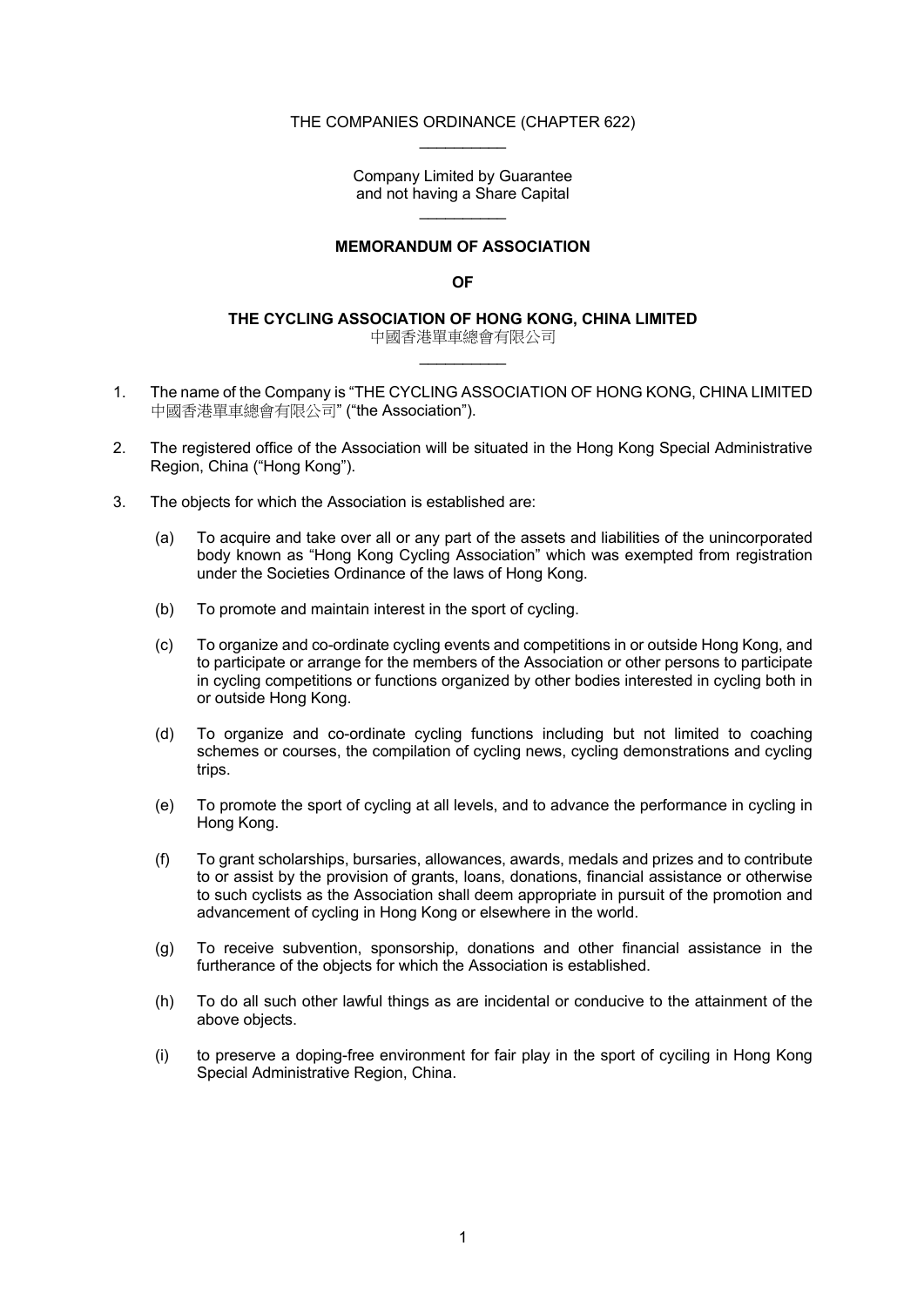- 4. In furtherance of the objects but not otherwise, the Association shall have the power:
	- (a) To accept and receive gifts or property, donations, subsidies, funds or bequests on behalf of charitable organizations of similar objects from the members, philanthropists or any other individuals, organizations, governmental authorities concerned for the objects of the Association;
	- (b) To conduct any non-profit making workshop, class, seminar, course, programme or any other activity as shall be desirable for attaining the above objects;
	- (c) To make charitable or other donations and any gift of property (whether of real, personal or pecuniary and whether or not subject to any trust) to individuals, charitable associations and causes in the furtherance of the objects of the Association;
	- (d) To grant scholarship, bursaries, allowances, awards and prizes and to contribute to or assist by the provision of grants, loans, donations, financial assistance to the needy persons;
	- (e) To take such steps by organizing public lectures or functions or otherwise as may from time to time be deemed expedient for the purpose of procuring contributions to the funds of the Association and to accept donations, gifts (whether or not subject to any trust) for any of the objects of the Association and to manage all properties so received and not required to be or capable of being occupied for the objects of the Association and generally to manage, invest and expend all monies belonging to the Association in a reasonable and prudent manner;
	- (f) To construct, maintain and alter any house, buildings or other assets or works necessary or convenient;
	- (g) To establish associations or bodies in whatever form for the purpose of furthering the objects of the Association;
	- (h) To open and operate banking accounts, to draw, make, accept, endorse and execute cheques, bills of exchange, promissory notes and other negotiable and transferable instruments;
	- (i) Subject to section  $115(2)(b)$  & (3) of the Companies Ordinance (Cap. 622), to purchase, take on lease or licence or in exchange, hire or otherwise acquire any real or personal estate or property which may be deemed necessary or convenient and to sell, manage, lease, mortgage, dispose of or otherwise deal with the same;
	- (j) Subject to Clause 6 hereof, to employ, hire or otherwise obtain, remunerate and provide benefits to employees and any other person or persons for the objects of the Association;
	- (k) To co-operate with individuals and other bodies, associations or organizations (whether incorporated or unincorporated) having objects similar to the objects of the Association, with governments and with national or international organizations concerned with the objects of the Association;
	- (l) To enter into, make, perform and carry out contracts or arrangements of every sort and kind for the furtherance of the objects of the Association with any person, firm, association, corporation or body and to obtain from any such body any rights, privileges and concessions which the Association may think it desirable to obtain and in this connection and in all transactions under the terms of the Association to do any and all things which a co-partnership or natural person could do or exercise, and which now or hereafter may be authorized by law;
	- (m) To print and publish any newspapers, periodicals, books, electronic publication, educational materials or leaflets as shall be desirable for attaining the above objects;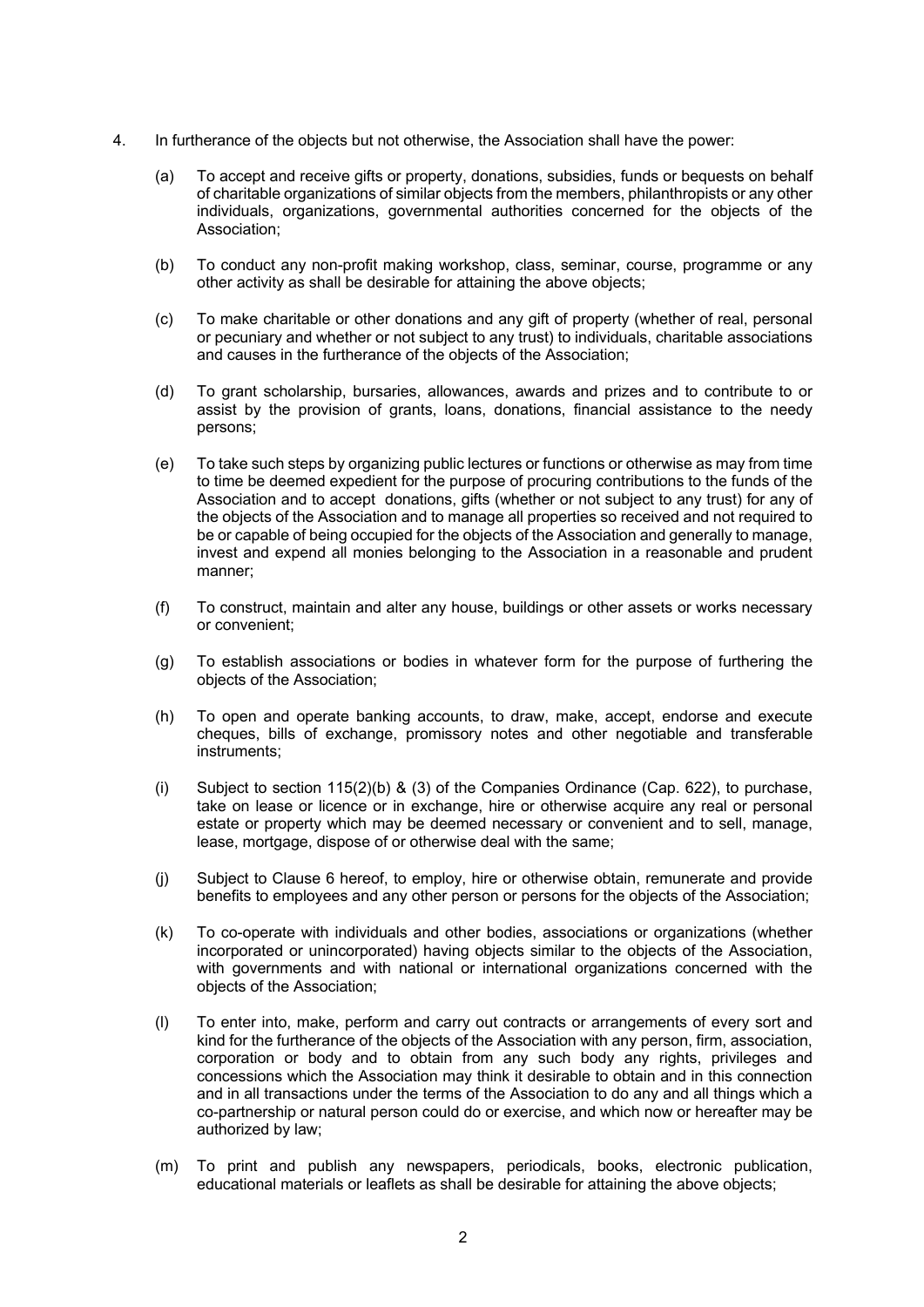- (n) To borrow or raise monies required for the objects of the Association in such manner as the Association may think fit;
- (o) To collect any monies due to the Association and/or required for the objects of the Association in such manner as the Association may think fit;
- (p) To invest the monies of the Association not immediately required for its objects in or upon such investments, securities or property as the Association may think fit in a reasonable and prudent manner; and
- (q) To do all such lawful things as are incidental or conducive to the attainment of the above objects.

Provided always that

- (i) In case the Association shall take or hold any property which may be subject to any trusts, the Association shall only deal with or invest the same in such manner as allowed by law, having regard to such trusts; and
- 5. The liability of the member of the Association is limited.
- 6. (a) The income and property of the Association, however derived, shall be applied solely towards the promotion of the objects of the Association as set forth in this Memorandum of Association, and no portion thereof shall be paid or transferred directly or indirectly by way of dividend, bonus, or otherwise howsoever by way of profit, to the persons who, at any time, are or have been members of the Association. The Executive Committee members or members of the governing body of the Association shall provide their services to the Association free of charge and shall not receive any remuneration or profits from the Association for any service that they provide in their capacities as members of the Executive Committee or members of the governing body.
	- (b) Subject to sub-clauses (c) and (d) below, no portion of the income and property of the Association shall be paid or transferred directly or indirectly, by way of dividend, bonus, or otherwise howsoever by way of profit, to the members of the Association.
	- (c) Nothing herein shall prevent the payment in good faith, by the Association:-
		- (i) to any member of the Executive Commitee or member of its governing body of outof-pocket expenses;
		- (ii) of reasonable and proper rent for premises demised or let by any member of the Association or of its governing body;
		- (iii) of remuneration or other benefit in money or money's worth to a body corporate in which a member of the Association or of its governing body is interested solely by virtue of being a member of that body corporate by holding not more than onehundredth part of its capital or controlling not more than a one-hundredth part of its votes.
	- (d) No member of the Executive Committee or member of the governing body of the Association shall be appointed to be any salaried officer or to any office paid by fees, and no remuneration or other benefit in money or money's worth shall be given by the Association to any member of the Executive Commitee or member of its governing body.
	- (e) Nothing herein shall prevent the payment, in good faith, by the Association of reasonable and proper remuneration to any officer or servant of the Association, or to any member of the Association not being a member of the governing body of the Association in return for any services actually rendered to the Association.
	- (f) No person shall be bound to account for any benefit he may receive in respect of any payment properly paid in accordance with sub-clauses (c) and (e) above.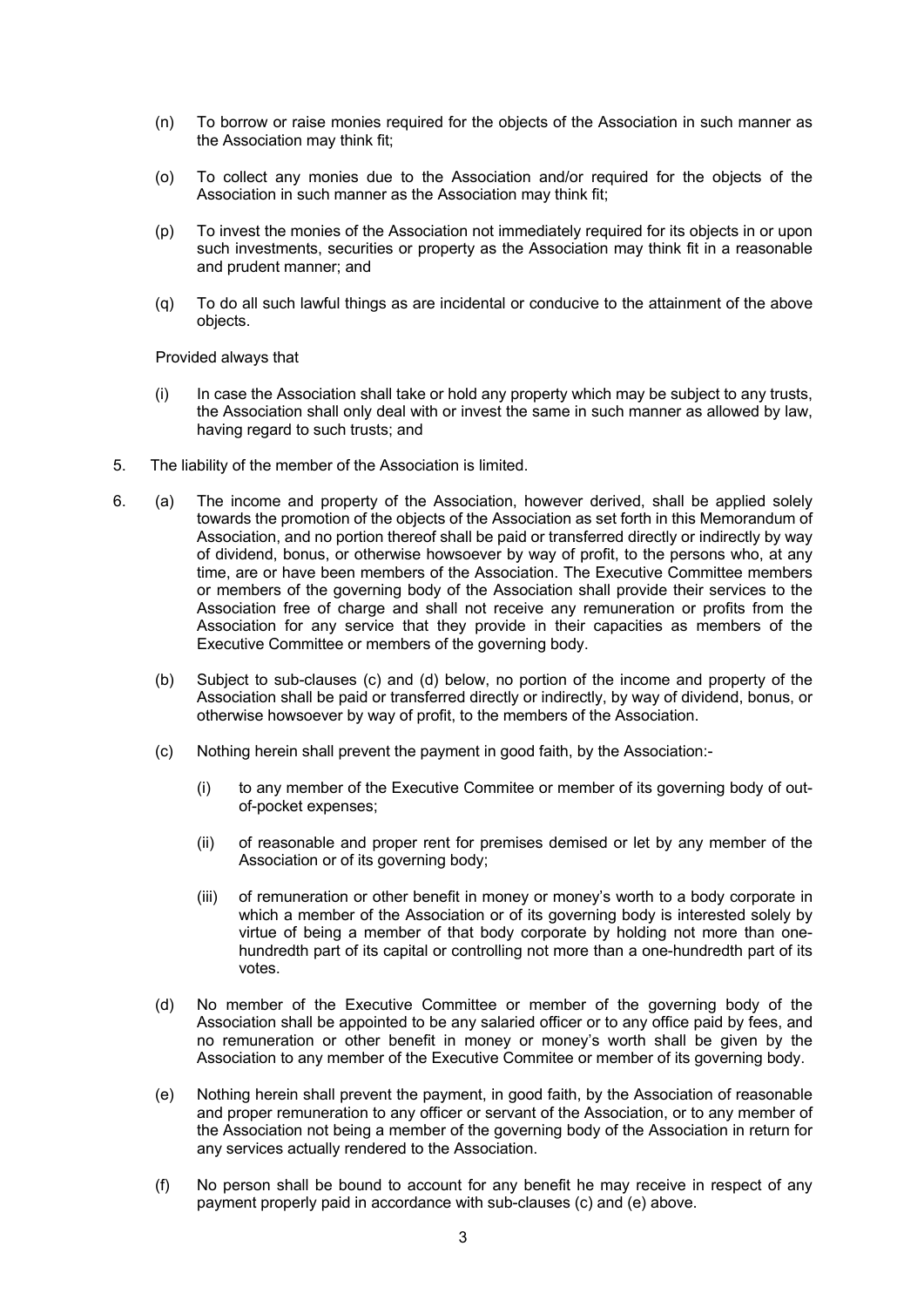- 7. If upon the winding up or dissolution of the Association there remains, after the satisfaction of all its debts and liabilities, any property whatsoever, the same shall not be paid to or distributed to the member of the Association but shall be given or transferred to other institutions which have charitable objects similar to the objects of the Association and which prohibit the distribution of its or their income and property by way of dividend or otherwise amongst its or their members to an extent at least as great as is imposed on the Association under or by virtue of Clause 6 hereof, such institution or institutions to be determined by the member of the Association at or before the time of the dissolution or in default thereof by a Judge of the High Court of the Hong Kong Special Administrative Region having jurisdiction in regard to charitable funds, and if and so far as effect cannot be given to the aforesaid provision then to some charitable object.
- 8. Every member of the Association undertakes to contribute to the assets of the Association in the event of the same being wound up while he is a member, or within one year after he ceases to be a member, for payment of the debts and liabilities of the Association contracted before the time at which he ceases to be a member of the Association, and of the costs, charges and expenses of winding up the Association, and for the adjustment of the rights of the contributories among themselves, such amount as may be required not exceeding the sum of \$100 Hong Kong Dollars.
- 9. True accounts shall be kept of the sums of money received and expended by the Association and matters in respect of which such receipt and expenditures can take place and of the property and other assets and liabilities of the Association, which accounts subject to any reasonable restrictions as to the time and manner of inspecting the same that may be imposed in accordance with the regulations of the Association for the time being in force, shall be open to the inspection of the members of the Association. Once at least in every year the accounts of the Association shall be examined and the correctness of the statement of financial position ascertained by one or more properly authorized auditor of the Association.
- 10. Any addition, alteration or amendment of this Memorandum or the Articles of Association shall be approved by a Special Resolution (as defined in the Articles of Association of the Association) passed by the members of the Association present and entitled to vote at a meeting of the Association, provided that such amendment shall have been previously approved by the Executive Committee.
- 11. The Association shall condemn the use of performance enhancing drugs and doping practices in sports and support the Anti-Doping Rules of the Sports Federation & Olympic Committee of Hong Kong, China and the Hong Kong Anti-Doping Committee and adopts them wholly as the Association's Anti-Doping Policy.
- 12. The Association shall comply with the consitution and regulations of the International Cycling Union ("the UCI") and all decisions taken in accordance therewith. There shall also be incorporated herein the regulations of the UCI and in the event of any divergence between the Association's Memorandum and Articles of Association and the UCI's constitution and regulations, the UCI's consitution and regulations shall prevail.
- 13. The Association shall manage the internal affairs with total independence and ensure that no third party interferes in the operations of the Association. The Association must reamin autonomous and resist all political, religious and financial pressure which may infringe their commitment to abide by the constitution of the UCI.
- 14. The Association must maintain an independent electoral or internal appointment system and in particular the Association shall not allow governments and other public authorities to appoint members of the governing bodies.
- 15. The Association shall not form a subsidiary or hold a controlling interest in another body corporate, unless the formation of such a subsidiary or the holding of such a controlling interest has previously been approved by the Registrar of Companies in writing.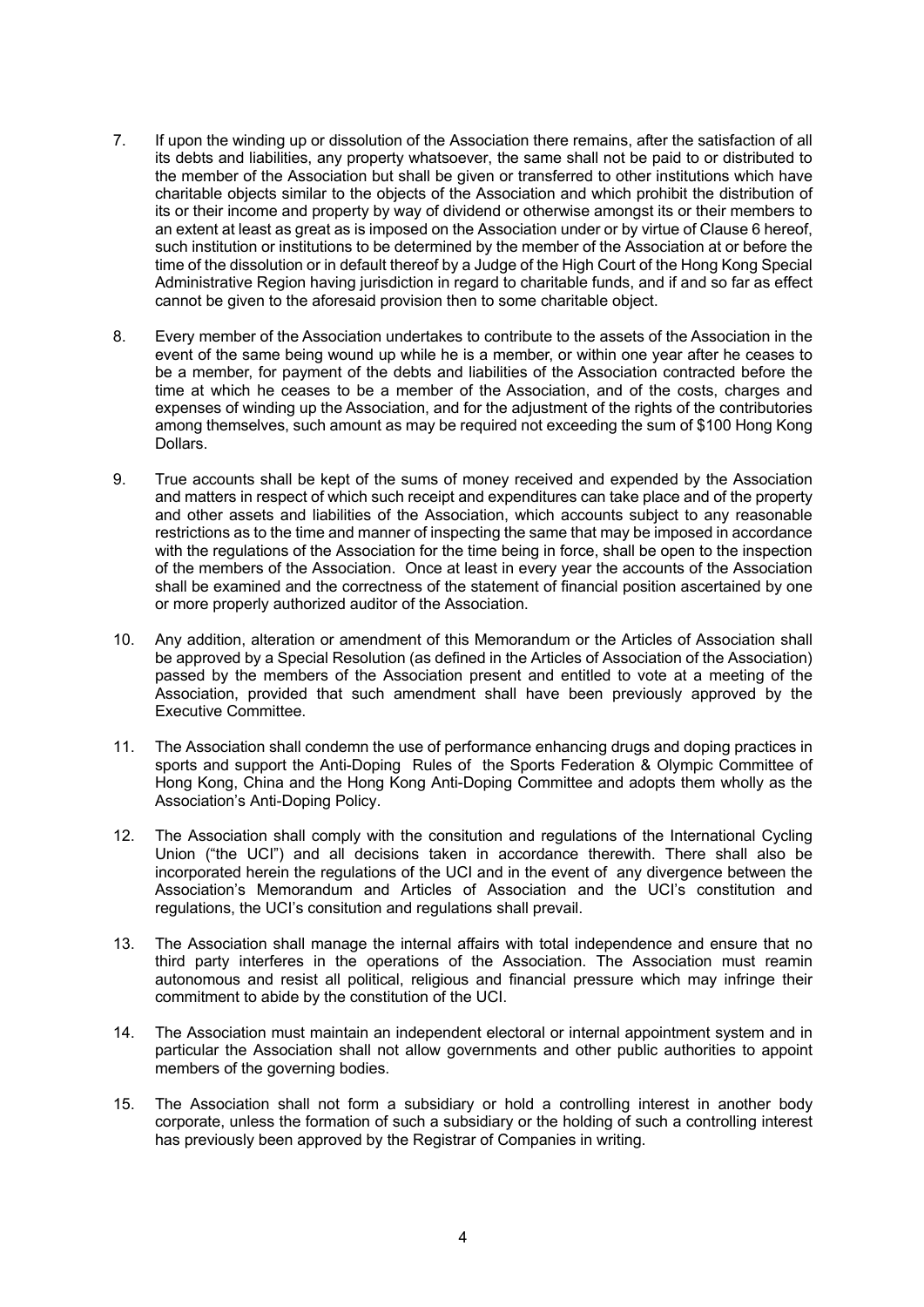We, the several persons whose names, addresses and descriptions are given below, wish to form a company in pursuance of the Memorandum of Association:-

| Name, Address and Description of Founder Members                                                |
|-------------------------------------------------------------------------------------------------|
| [Name] LEUNG Hung Tak (梁鴻德)<br>[Address]<br>[Occupation] Insurance Agent                        |
| [Name] TSANG Kwong Chiu Kevin (曾廣釗)<br>[Address]<br>[Occupation] Director of Investment Company |
| [Name] SHING Sau Ping Semeul (成秀萍)<br>[Address]<br>[Occupation] Communications & Marketing      |
| [Name] WONG Yiu Wah (黃耀華)<br>[Address]<br>[Occupation] Technician                               |
| [Name] MA King Cheung Medes (馬敬將)<br>[Address]<br>[Occupation] Financial Director               |
| [Name] HON Kevin (韓尚志)<br>[Address]<br>[Occupation] Barrister                                   |
| [Name] CHAN Pak Cheung (陳百祥)<br>[Address]<br>[Occupation] Retired                               |
| [Name] LEUNG Chi Yin (梁志賢)<br>[Address]<br>[Occupation] Cycling Consultant                      |
| [Name] CHAN Chi Keung (陳志強)<br>[Address]<br>[Occupation] Merchant                               |
| [Name] NG Kwok Wah (吳國華)<br>[Address]<br>[Occupation] Policeman                                 |
| [Name] CHAN Tat Keung (陳達強)<br>[Address]<br>[Occupation] Policeman                              |
| [Name] CHAN Tat Wing (陳達榮)<br>[Address]<br>[Occupation] Merchant                                |
| [Name] LAU On Chuen (劉安泉)<br>[Address]<br>[Occupation] Merchant                                 |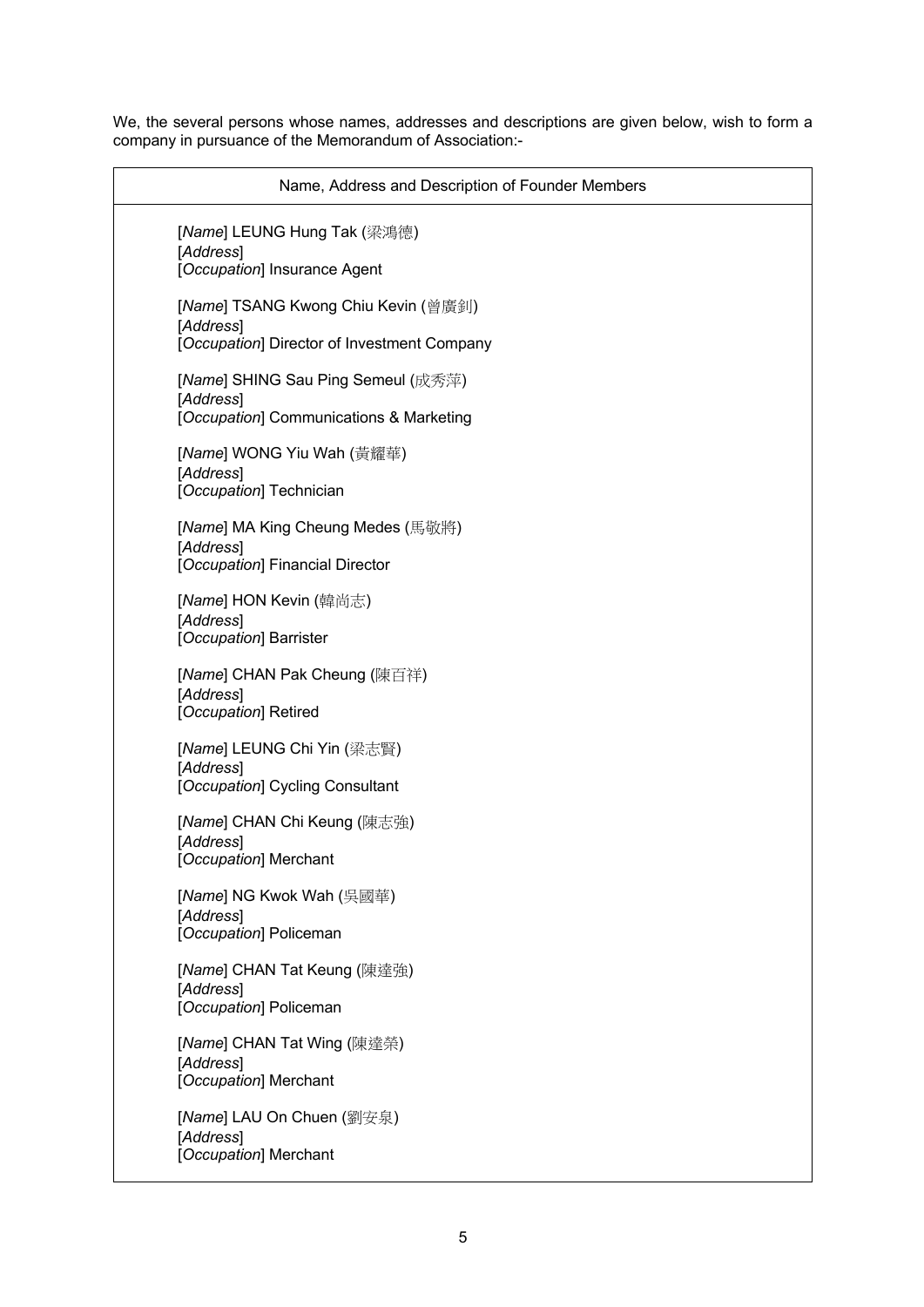[*Name*] LAW Wing Sum (羅永森) [*Address*] [*Occupation*] Merchant [*Name*] CHENG Fu Chi (鄭富慈) [*Address*] [*Occupation*] Campsite Officer [*Name*] LEUNG Kin Keung (梁健強) [*Address*] [*Occupation*] Retired

Dated the 28th day of February, 2014.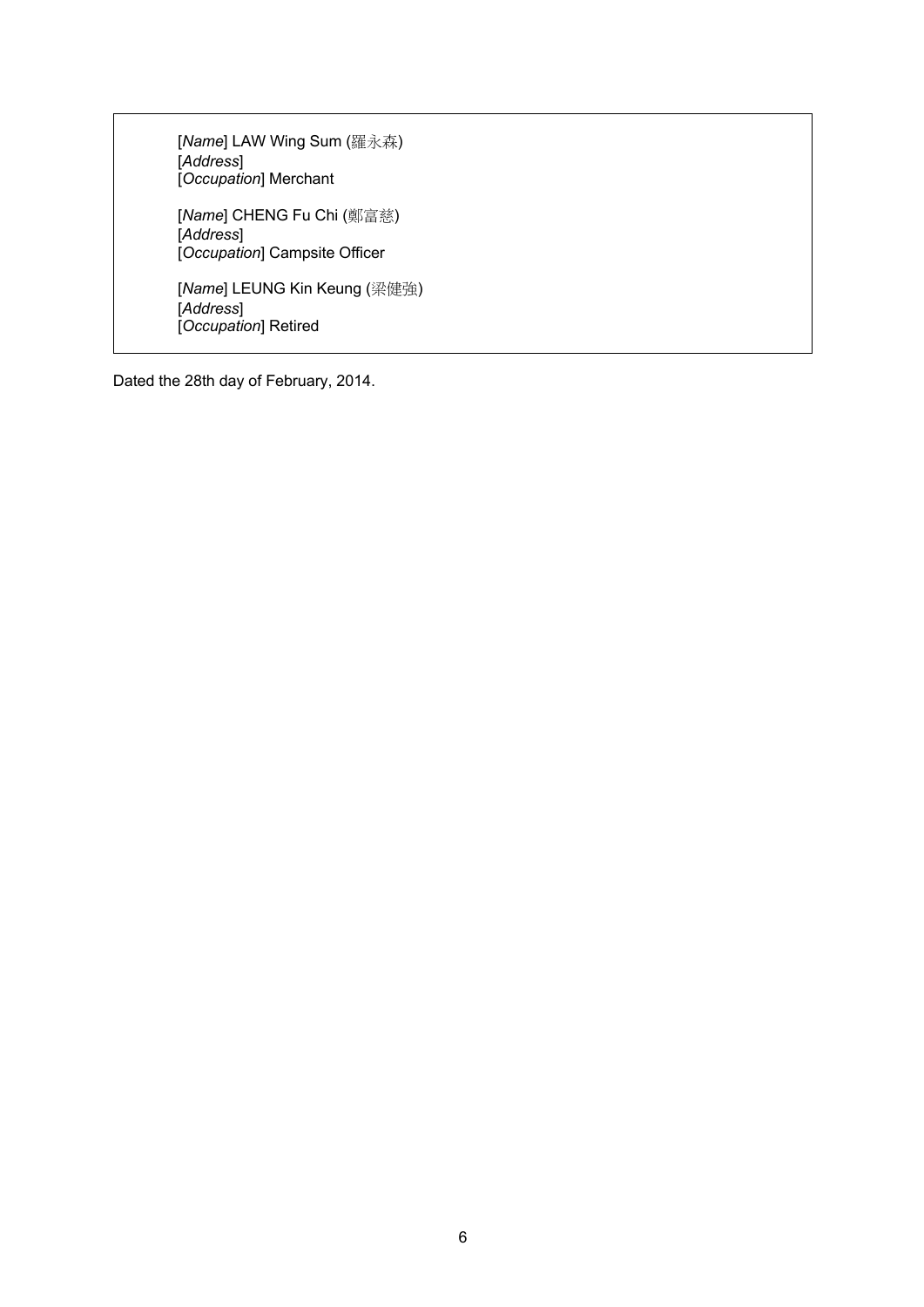#### THE COMPANIES ORDINANCE (CHAPTER 622)  $\frac{1}{2}$

Company Limited by Guarantee and not having a Share Capital  $\frac{1}{2}$ 

# **ARTICLES OF ASSOCIATION**

### **OF**

# **THE CYCLING ASSOCIATION OF HONG KONG, CHINA LIMITED**

中國香港單車總會有限公司  $\frac{1}{2}$ 

### **PRELIMINARY**

1. In these Articles the words standing in the first column of the Table next hereinafter contained shall bear the meanings set opposite to them respectively in the second column thereof, if not inconsistent with the subject or context.

| <b>WORDS</b>                 | <b>MEANINGS</b>                                                                                                                                                 |
|------------------------------|-----------------------------------------------------------------------------------------------------------------------------------------------------------------|
| "Affiliated Club Members"    | bodies incorporated or unincorporated organisations admitted as<br>members of the Association with voting rights pursuant to these<br>Articles.                 |
| "Annual General Meeting"     | the annual General Meeting of the Association.                                                                                                                  |
| "Chairperson"                | Chairperson of the Association under Article 12 of these Articles.                                                                                              |
| "Full Members"               | persons admitted as members of the Association with voting<br>rights pursuant to Article 7 of these Articles.                                                   |
| "Honorary Secretary General" | any person(s) appointed to perform the duties of the secretary of<br>the Association.                                                                           |
| "Honorary Treasurer"         | any person(s) appointed to perform the duties of Treasurer of the<br>Association.                                                                               |
| "in writing"                 | written, or produced in any visible substitute for writing, or partly<br>one and partly another.                                                                |
| "Individual Membes"          | persons admitted as members of the Association with no voting<br>rights pursuant to Article 7 of these Articles.                                                |
| "Members"                    | the members of the Association unless the context otherwise<br>requires.                                                                                        |
| "Provisional Club Members"   | bodies incorporated or unincorporated organizations admitted as<br>members of the Association with no voting rights pursuant to<br>Article 7 of these presents. |
| "Special Resolution"         | a resolution passed by not less than 75% of the total votes<br>casted by such Members entitled to vote at the general meeting.                                  |
| "the Association"            | The Cycling Association of Hong Kong, China Limited<br>中國香港單車總會有限公司.                                                                                            |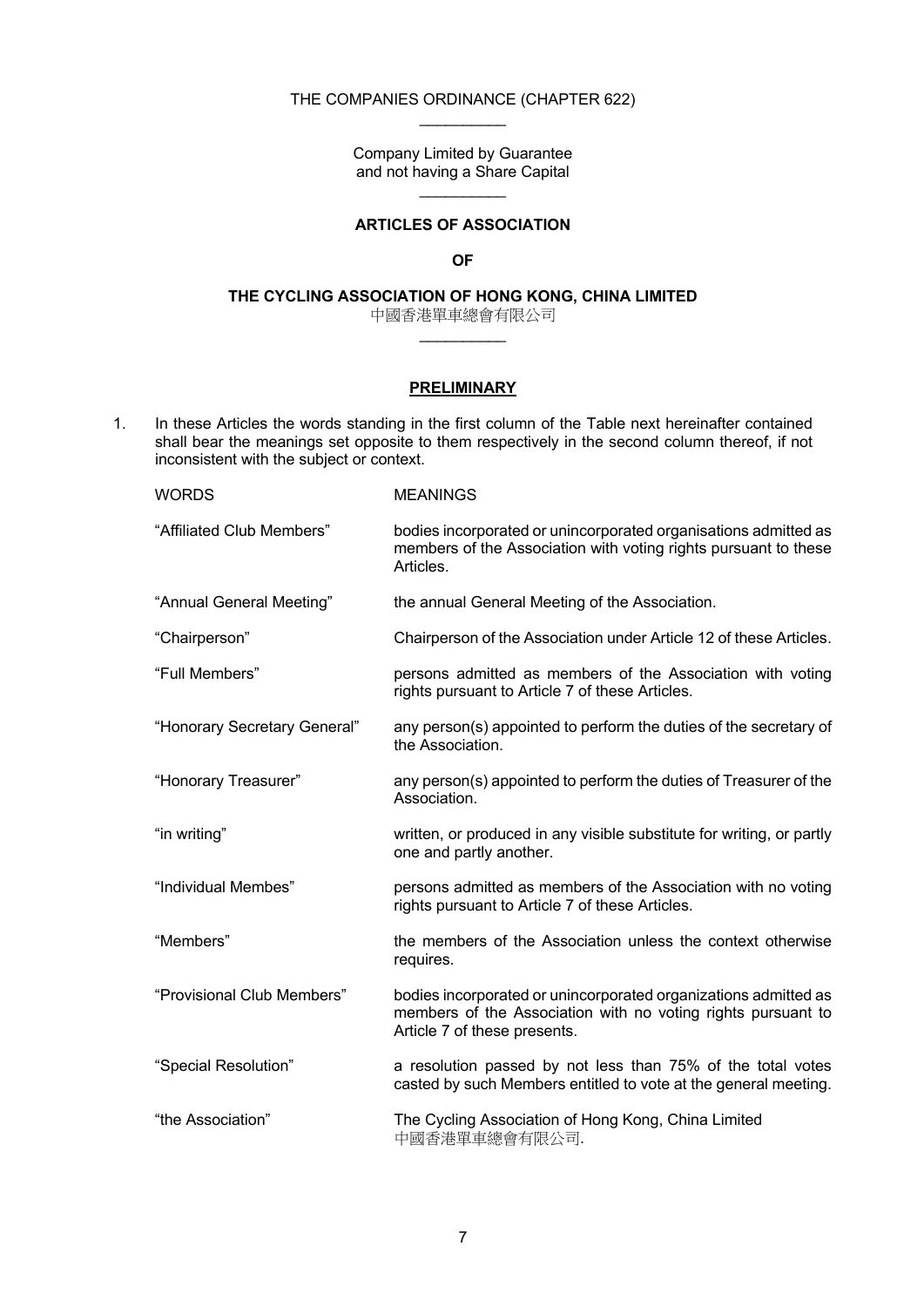| "the Executive Committee" | the Executive Committee of the Association comprised of<br>Officers and Committee Members having the authority and<br>obligations as set out in these Articles and any reference to the<br>Committee in these Articles shall be construed (where<br>applicable) as including a reference to any properly constituted<br>Sub-Committee appointed by the Executive Committee. |
|---------------------------|-----------------------------------------------------------------------------------------------------------------------------------------------------------------------------------------------------------------------------------------------------------------------------------------------------------------------------------------------------------------------------|
| "the Office"              | the Registered Office of the Association.                                                                                                                                                                                                                                                                                                                                   |
| "the Ordinance"           | the Companies Ordinance, Chapter 622 of the Laws of Hong<br>Kong.                                                                                                                                                                                                                                                                                                           |
| "these Articles"          | These Articles of Association of the Association.                                                                                                                                                                                                                                                                                                                           |

- (a) Words importing the singular number only shall include the plural number and vice versa.
- (b) Words importing the masculine gender only shall include the feminine gender.
- (c) Words importing persons shall include corporations.
- (d) The headings contained in these Articles are intended for ease of reference only and shall not affect the construction or interpretation of these Articles.
- (e) Expressions referring to writing shall, unless the contrary intention appears, be construed as including references to printing, lithography, photography, instant messaging, email, and/or other modes of representing or reproducing words in a visible form.
- (f) Unless the Context otherwise requires, words or expressions contained in these presents shall bear the same meanings as in the Ordinance or any statutory modification thereof in force at the date at which these articles become binding on the Association.
- (g) When any provision of the Ordinance is referred to, the reference is to such provision a modified by any Ordinance for the time being in force. Unless the context otherwise requires, expression defined in the Ordinance or any statutory modification thereof in force at the date which these regulations become binding on the Association shall have the meanings so defined.

### **OBJECTS**

2. The Association is established for the objects expressed in the Memorandum of Association.

### **MEMBERSHIP**

- 3. For the purposes of registration, the number of Members is declared to be 3,000 but the Executive Committee may by resolution from time to time register an increase of Members and, in accordance with the Ordinance, give notice of the increase to the Registrar of Companies within 15 days after the increase was resolved on or took place.
- 4. The founder members subscribers to the Memorandum of Association and these Articles, such persons or organisations, societies, associations or other bodies incorporated or unincorporated who are Members with voting rights at general meetings of the unincorporated body known as "Hong Kong Cycling Association" shall be admitted to membership as such Full Members or Affiliated Group Members and such persons or organisations, societies, associations or other bodies incorporated or unincorporated as the Executive Committee shall admit to membership pending completion of all formalities in accordance with the provisions hereinafter contained shall become Members and their names shall thereafter be entered in the Register of Members accordingly.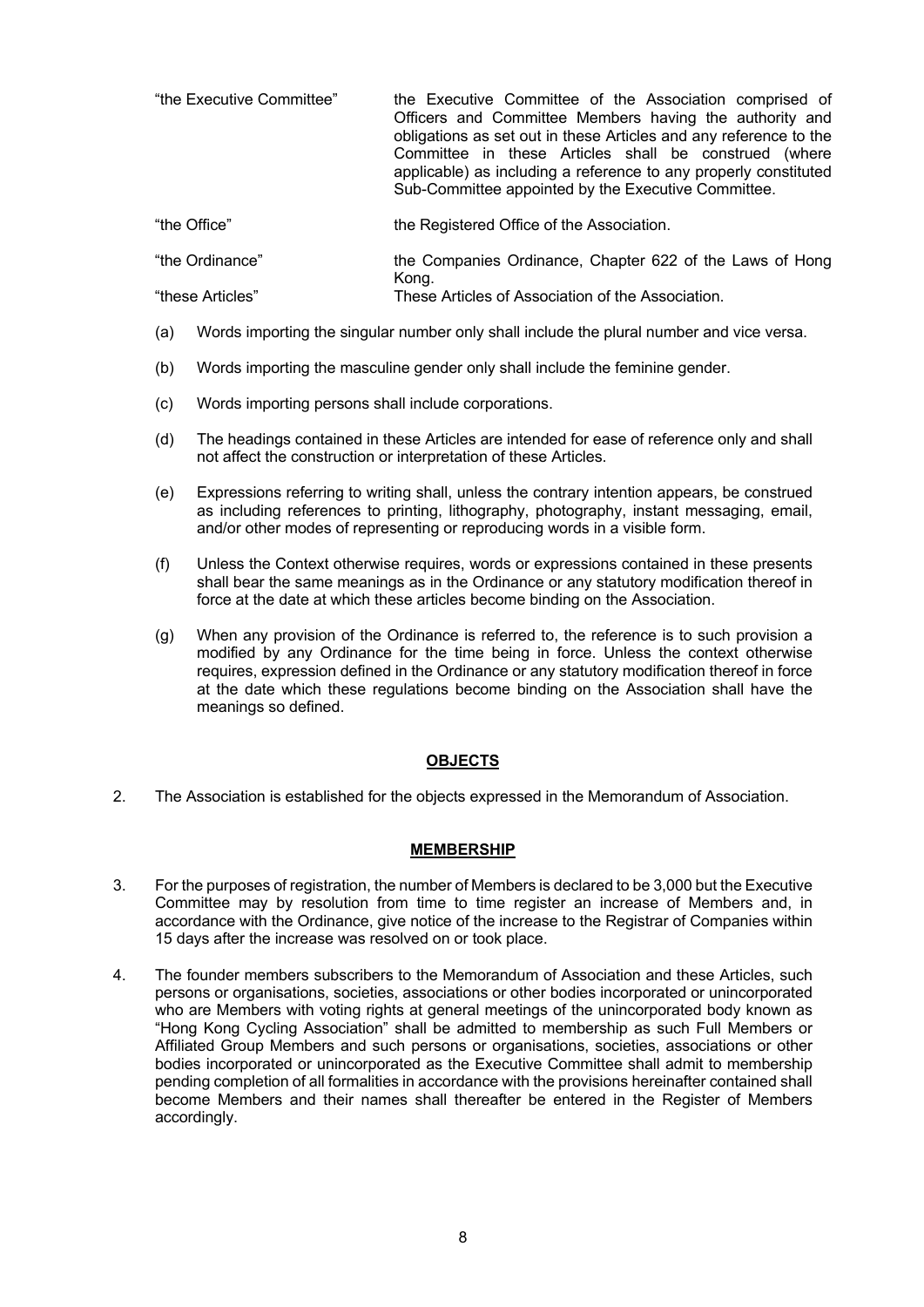- 5. Every application for membership shall be made in writing signed by the applicant in such form as the Executive Committee shall from time to time prescribe or approve, and the Executive Committee shall have an absolute discretion to accept or reject any application without giving any reason therefor and to decide in which class of membership an applicant is to be admitted.
- 6. The privileges of a Member shall not be transferable or transmissible and shall cease on his death.
- 7. The classes of Members and the qualifications, restrictions and conditions applicable to each class shall be as follows :-
	- (a) There shall be the following classes of Members, namely :

### (i) **Full Member** 全費會員

These shall comprise natural persons who have demonstrated a continuous interest in cycling and a desire to promote the sport of cycling.

### (ii) **Individual Member** 個人會員

These shall comprise natural persons who have demonstrated an interest in cycling.

### (iii) **Affiliated Club Member** 屬會會員

These shall comprise organisations, societies, associations or other bodies incorporated or unincorporated which are interested in the sport of cycling and the promotion of such sport.

### (iv) **Provisional Club Member** 暫准屬會會員

These shall comprise organizations, societies, associations or other bodies inorporated or unincoporated which are provisionally accepted as members for the time being.

- (b) The Executive Committee shall have absolute discretion in accepting or refusing anyone for membership and in the event of the refusal shall not be required to give any reasons thereof.
- (c) The Executive Committee shall have the power hereinafter contained by serving a written notice to terminate the membership of any Member who fails to abide by the Memorandum of the Association and these Articles.
- (d) Any Member may resign from the Association at any time by a written notification to the Executive Committee to that effect.
- (e) Every Full Member, Individual Member, Affiliated Club Member and Provisional Club Member shall pay an annual subscription to be prescribed by the Executive Committee, except that in the case of a new Member his first subscription shall be payable upon his application for membership.
- (f) For every Full and Affiliated Club Member, the application for membership must be submitted to the Honorary Secretary General of the Association on such periods as determined by the Executive Committee from time to time.
- (g) If an application for membership is refused, the first subscription shall be returned to the applicant.
- (h) Individual Members shall be entitled to all the rights and privileges of membership, except that they shall not be entitled to receive notices of General Meeting, to vote at General Meetings or to take part in the election of or be qualified to be members of the Executive Committee.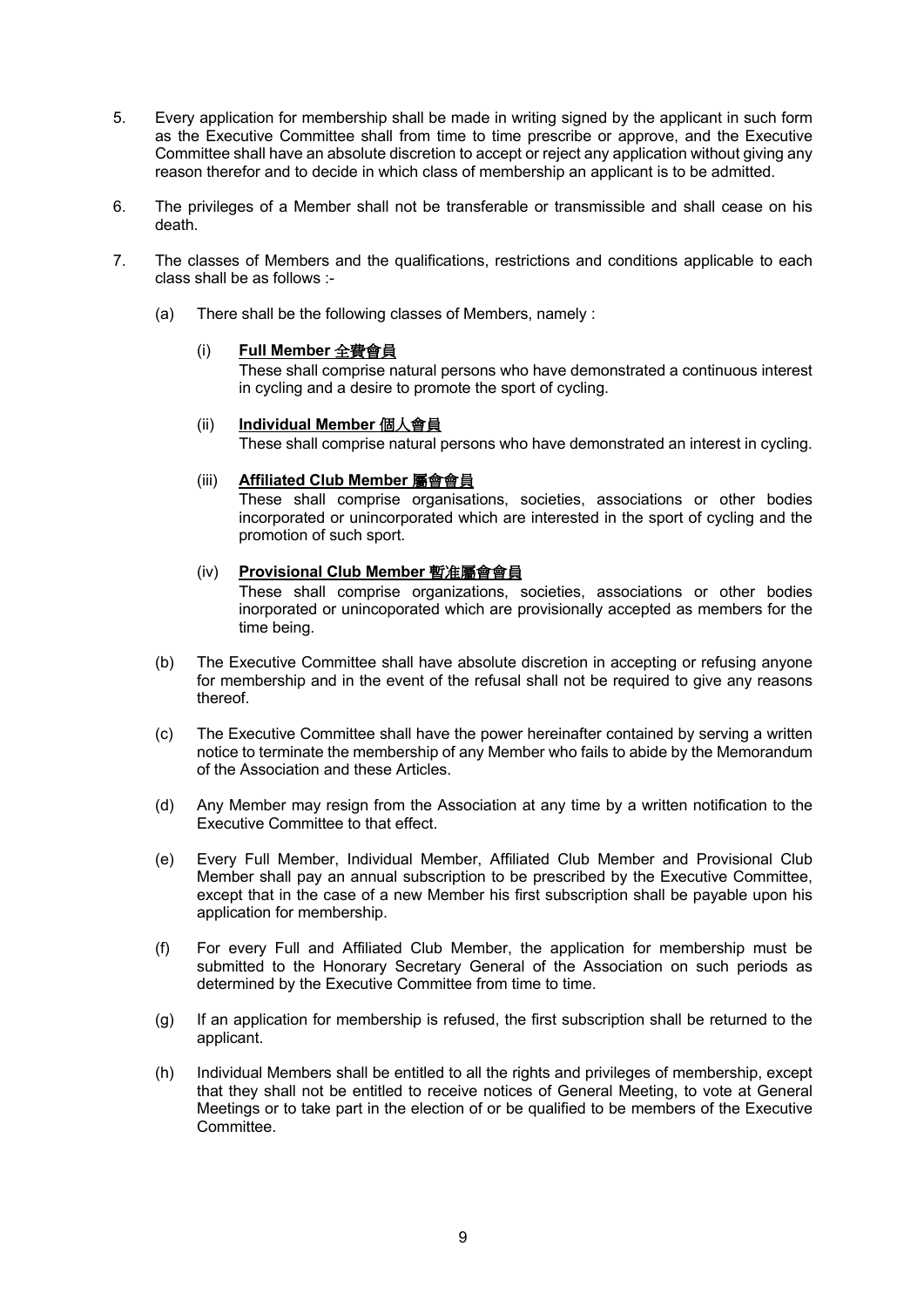- (i) Each Affiliated Club Member shall be entitled to receive notices of General Meetings and shall have the right to nominate one or more representatives to attend general meetings according to the following basis:-
	- (i) An Affiliated Club Member having up to ten members shall be entitled to nominate one representative;
	- (ii) An Affiliated Club Member having more than ten but fewer than twenty members shall be entitled to nominate two representatives;
	- (iii) An Affiliated Club Member having more than twenty members shall be entitled to nominate three representatives.

Irrespective of the number of representatives that an Affiliated Club Member is entitled to nominate to attend general meetings, each Affiliated Club Member shall have only one vote at a general meeting. Affiliated Club Members shall not be qualified to be members of the Executive Committee but shall be entitled to vote in the election of members of the Executive Committee .

- (j) Individual Member and Provisional Club Members shall not be members for the purposes of the Ordinance or Clause 8 of the Memorandum of Association and accordingly particulars in relation to them shall not be entered in the Register of Members but they shall (subject as aforesaid) be entitled to all the rights and privileges of membership, except that they shall not be entitled to vote at general meetings or to take part in the election of or be qualified to be a members of the Executive Committee.
- (k) Membership of any class shall entitle Members of that class to such privileges, in addition to those conferred by these Articles, as the Executive Committee shall from time to time prescribe.
- 8. If any Member liable to payment of an annual subscription shall not have paid the same on or before a date as determined by the Executive Committee, he shall forthwith cease on that date to be entitled to any of the rights and privileges of membership and shall forhtwith cease to be a Member of the Association and his name shall automatically be removed from the Registrar of Members. Nothing herein shall prevent a person from re-applying for membership in the Association notwithstanding that his name shall have been removed from the Register of **Members**
- 9. A Member shall cease to be a Member and his name shall be removed from the Register of Members accordingly under the following circumstances:-
	- (a) if by notice in writing to the Association he resigns his membership.
	- (b) if his membership is terminated in accordance with these Articles.
	- (c) if he is expelled from the Association by the Executive Committee under its powers in that behalf hereinafter contained.
- 10. A person ceasing for any reason to be a Member shall not be entitled to a refund in whole or in part of any annual subscriptions or other moneys already paid by him to the Association and he shall remain liable for payment of all annual subscriptions or other moneys due by him to the Association at the date on which he ceased to be a Member.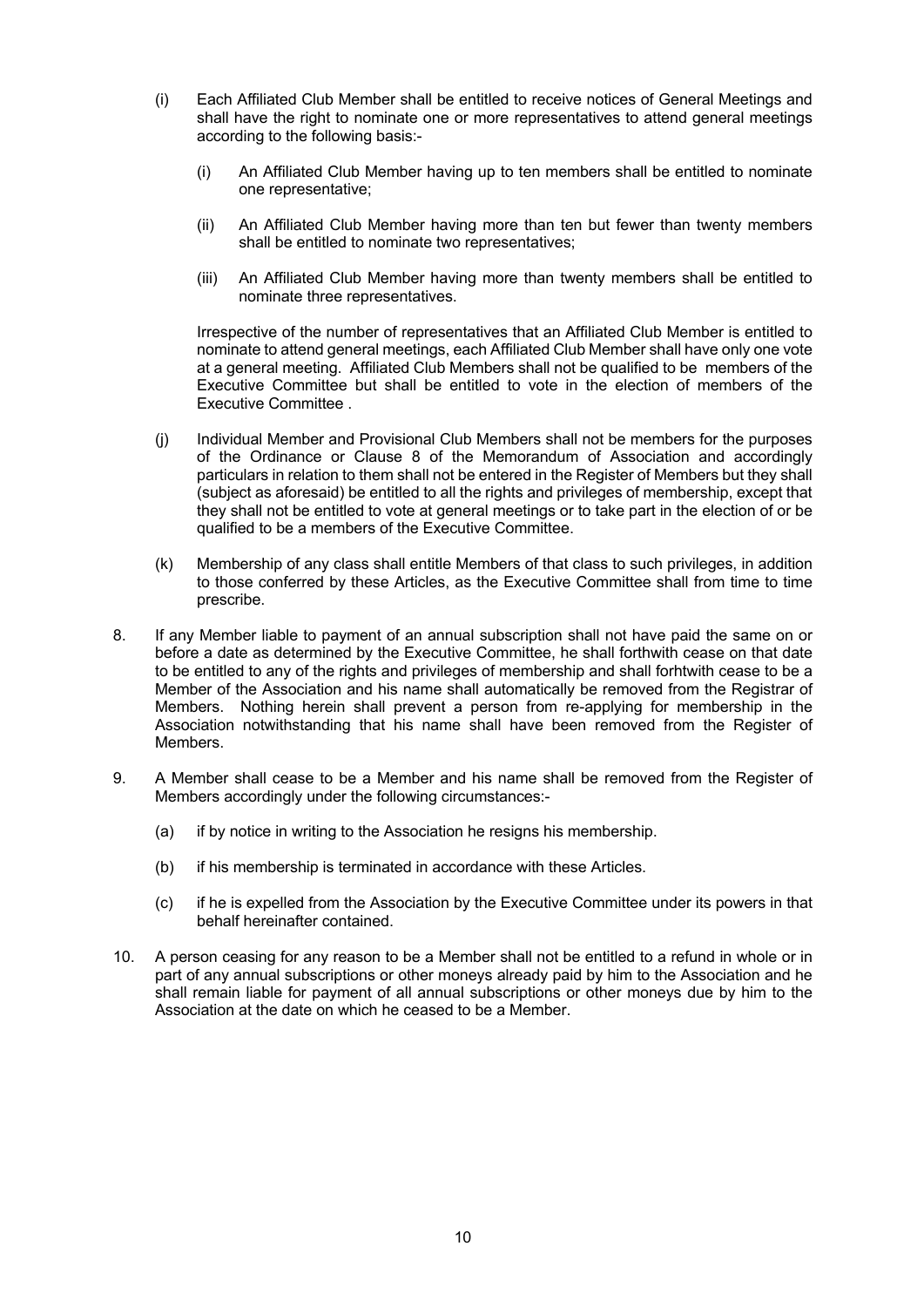### **PRESIDENTS AND OFFICERS**

- 11. The President and the Vice-President(s) shall be elected once every two years at Annual General Meetings by the Full Members and the Affiliated Club Members (via their duly authorized representaives) upon nomination of the Executive Committee. Each shall serve for the period from the date of their election to the date of the Annual General Meeting to be held two years after the date of election, at which time they shall retire but shall be eligible for re-election. The first President and the Vice-Presidents shall be appointed by the founder members to the Memorandum of Association and these Articles by way of a memorandum in writing.
- 12. (a) The Officers shall consist of:
	- (i) one Chairperson (主席)
	- (ii) two Vice-Chairperson (副主席)
	- (iii) one Honorary Secretary General (義務秘書長)
	- (iv) one Honorary Treasurer (義務司庫)

which shall be elected once every two years at the Annual General Meeting. Vacancies arising at other times shall be filled by co-option by the Exectuve Committee. The first Officers shall be appointed by the founder members to the Memorandum of Association and these Articles by way of a memorandum in writing. Officers shall be elected from the Full Members and shall serve for the period from the date of their election or co-option to the date of the Annual General Meeting to be held two years after the date of election at which they shall retire but shall be eligible for re-election. For the avoidance of doubt, there shall be no maximum number of terms that an officer can serve. If the Association has dispensed with the holding of annual general meetings or is not required to hold annual general meetings, such President and Vice President(s) / Officers / Members of the Executive Committee (as the case may be) must retire from office before the end of 9 months after the end of the Association's accounting reference period by reference to which the financial year in which the President and Vice President / Officers / Members of the Executive Committee (as the case may be) was / were appointed is to be determined.

- (b) The Chairperson shall chair all Executive Committee meeting and shall represent the Association in dealings with outside bodies. In the event of his/her absence, one of the Vice-chairperson(s) shall preside the meeting.
- (c) The Honorary Secretary General shall be responsible for all the correspondence of the Association and shall keep records or minutes of all meetings.
- (d) The Honorary Treasurer shall be responsible for managing the Association's funds and shall present a financial report at the Annual General Meeting. This report shall be audited by the auditors elected yearly in general meeting.

# **EXECUTIVE COMMITTEE**

- 13. There shall be a Executive Committee for the management of the affairs of the Association. The first Executive Committee shall be appointed by the founder members to the Memorandum of Association and these Articles by way of a memorandum in writing.
- 14. The Executive Committee shall consist of the Officers and at least two but not more than thirteen Full Members elected once every two years at the Annual General Meeting. Vacancies occurring at any time shall be filled by co-opting Full Members. Co-opted member(s) of the Executive Committee shall remain in office until the Annual General Meeting at which the remaining Executive Committee members shall retire, but shall be eligible for re-election.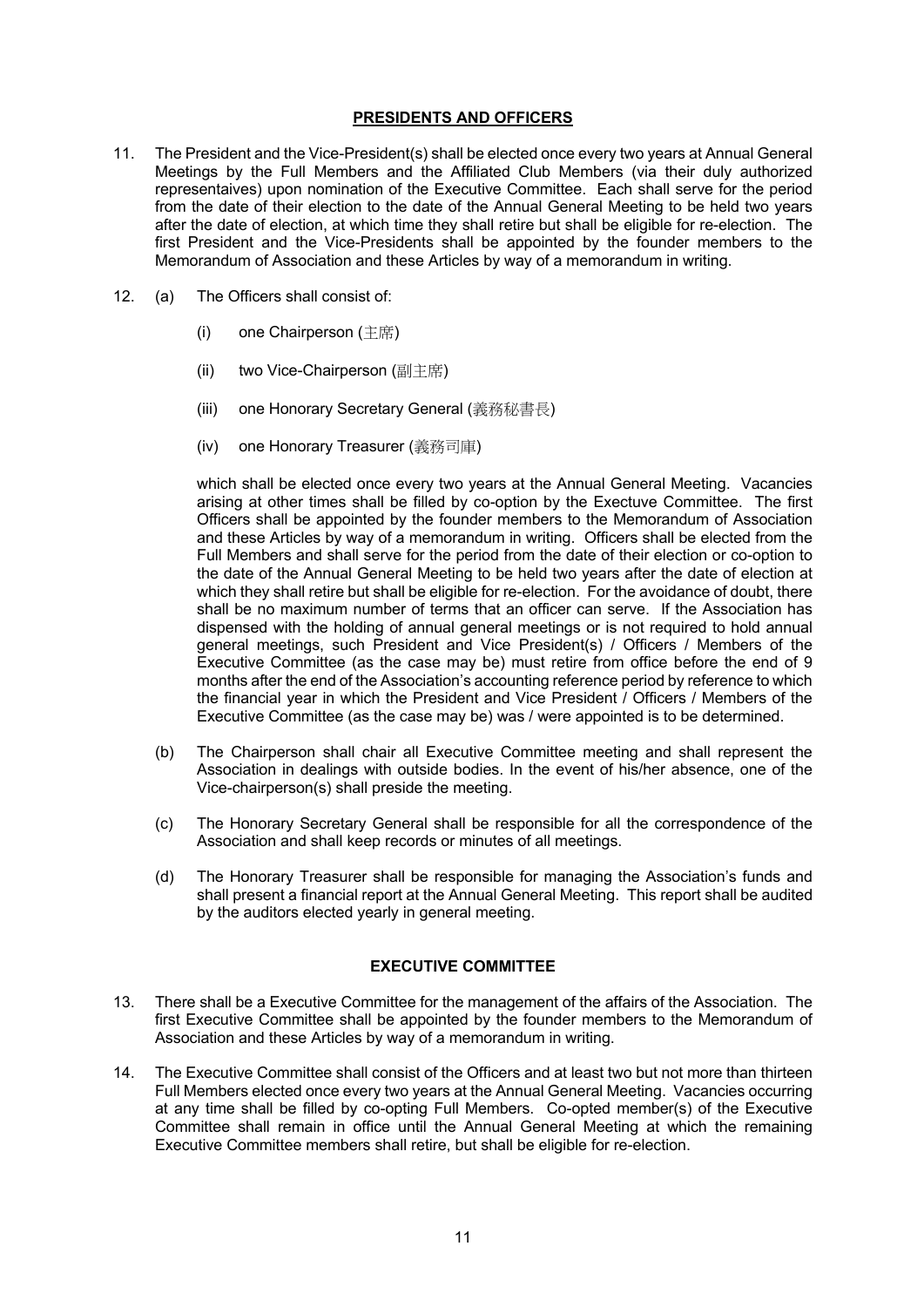15. The Executive Committee shall be responsible for organizing the scientific and social programme and transacting all business of the Association in pursuance of its objects.

### **POWERS OF THE EXECUTIVE COMMITTEE**

- 16. The Executive Committee shall be responsible for organizing and transacting all business of the Association in pursuance of its objects.
- 17. The Executive Committee shall manage the business and affairs of the Association, exercise all the powers of the Association and do all such acts as may be exercised or done by the Association, except only such of them as under Ordinance or regulations and the Memorandum and Articles of Association of this Association are expressly directed to be exercised or done by the Association in general meeting but no regulation made by the Association in general meeting shall invalidate any act of the Executive Committee.
- 18. The Executive Committee may from time to time make rules and by-laws for the conduct of the business of the Association, the conduct of General Meetings, of their own meetings, and the appointment, constitution and conduct of meetings of committees, or any other matters affecting the affairs of the Association or the rights privileges or duties of members and may alter and rescind any rules or by-laws so made, provided that
	- (a) no rule or by-law so made shall be inconsistent with or involve an alteration or amendment of or addition to these presents which could only properly be effected by a Special Resolution or shall deal with any matter which can only properly be dealt with by the Association in general meeting, and
	- (b) any rule or by-law so made may be set aside by the members in general meeting by a Special Resolution but pending such revocation shall be binding and of full effect.
- 19. The Executive Committee may exercise all the powers of the Association to borrow money, and to mortgage or charge its undertaking and property, or any part thereof.
- 20. The Executive Committee may from time to time appoint any Full Member to fill a vacancy (whether casual or arising from a failure to elect sufficient Executive Committee members at an Annual General Meeting or as an addition to the existing members of the Executive Committee) but so that the total number of Executive Committee members shall not at any time exceed the number fixed in accordance with these Articles. Any Full Member so appointed shall hold office only until the Annual General Meeting to be held two years after date of election of the Executive Committee and shall then be eligible for re-election.

### **PROCEEDINGS OF THE EXECUTIVE COMMITTEE**

- 21. (a) The Executive Committee may meet together for the dispatch of business, adjourn and otherwise regulate their meetings and business as they think fit.
	- (b) The Honorary Secretary General on the requisition of any four or more Officer(s) and/or Executive Committee members shall at any time summon a meeting of the Executive Committee by giving not less than seven days' notice in writing specifying the Agenda thereof to all the Executive Committee members for the time being save that it shall not be necessary to give notice of a meeting of the Executive Committee to any member thereof for the time being absent from Hong Kong and the accidental failure or omission to give notice to or the non-receipt of notice by any member shall not invalidate the proceedings of a meeting.
- 22. The quorum necessary for the transaction of the business of the Executive Committee shall be 50% of the total Executive Committee members for the time being personally present.
- 23. The Chairperson shall preside at all meetings of the Executive Committee.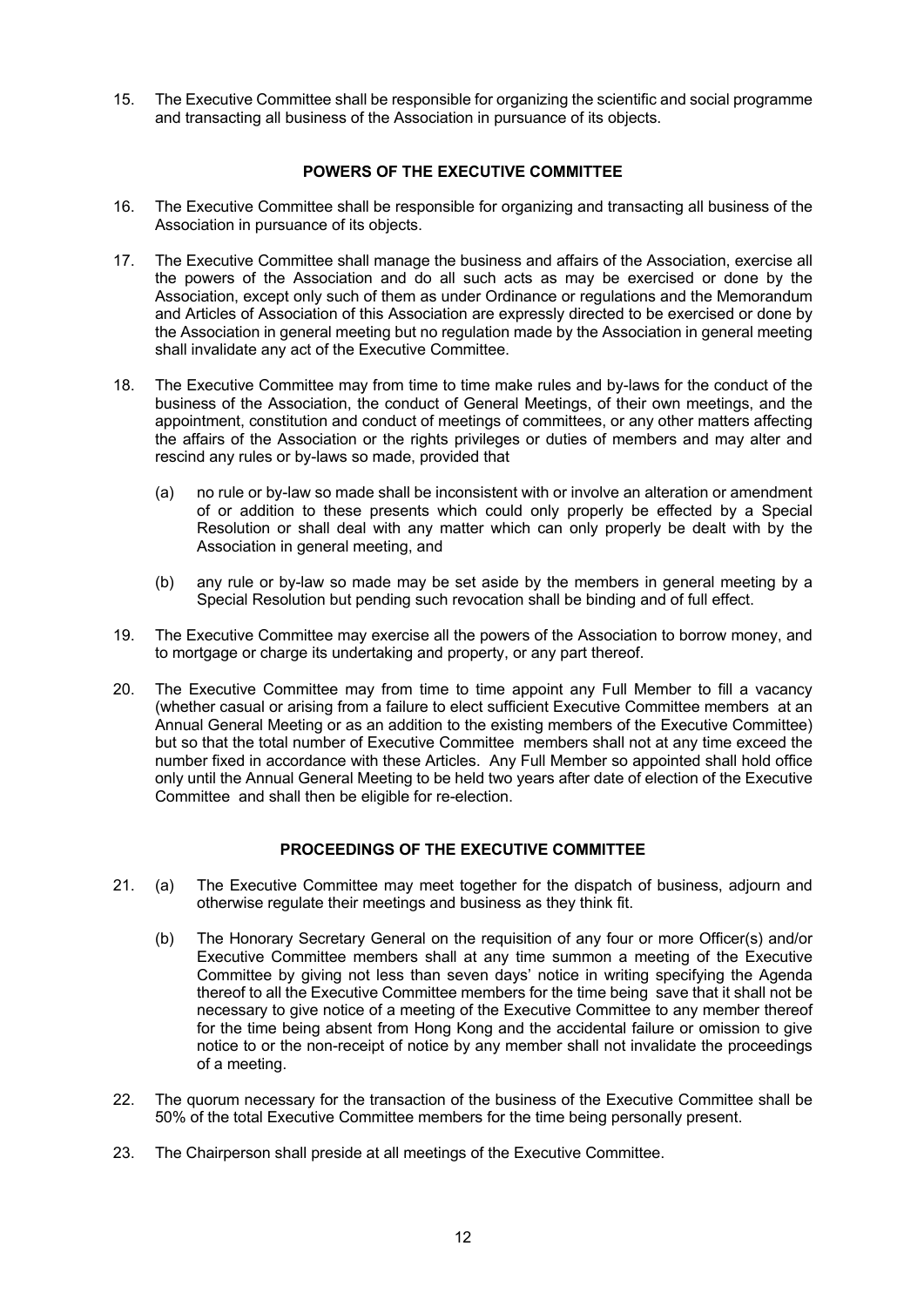- 24. Questions arising at any meeting shall be decided by a majority on a show of hands and in the case of any equality of votes the chairperson of the meeting shall have a second or casting vote.
- 25. The continuing Executive Committee may act notwithstanding any vacancy in their body but if and for so long as their number is reduced below the number fixed by or pursuant to the regulations of the Association as the necessary quorum of the Executive Committee, the continuing Executive Committee may act for the purpose of filling vacancies or of convening a general meeting, but for no other purpose.
- 26. A member of the Executive Committee may not receive any salary or remuneration but he shall be indemnified out of the funds of the Association in respect of travelling and other expenses properly incurred in and about the affairs of the Association.
- 27. The Executive Committee shall cause proper minutes to be made and books provided for the purpose :-
	- (a) of all appointments of committees made by the Executive Committee.
	- (b) of the names of the Executive Committee members present at each meeting of the Executive Committee and of any committee thereof.
	- (c) of all resolutions and proceedings at all meetings of the Association and of the Executive Committee and of committees of the Executive Committee.
- 28. The office of a member of the Executive Committee shall ipso facto be vacated if :-
	- (a) for any reason he ceases to be a Full Member ;
	- (b) he becomes bankrupt or suspends payment or compounds with his creditors;
	- (c) he is convicted of any criminal offence, other than a driving offence, involving imprisonment for a period of six weeks or upwards;
	- (d) he is found or becomes of unsound mind;
	- (e) by notice in writing to the Association he resigns his office in accordance with Section 157D(3)(a) of the predecessor Ordinance or Section 464(5) of the Ordinance.; or
	- (f) he becomes prohibited from being an Executive Committee Member or a director by reason of any order made under Part IVA of the Companies (Winding Up and Miscellaneous Provisions) Ordinance (Cap. 32) or is prohibited from being a director by law.
	- (g) he is directly or indirectly interested in any transaction, arrangement or contract with the Association and fails to declare the nature of his interest in manner required by Section 162 of the predecessor Ordinance or Section 536 of the Ordinance.
	- (h) he is removed from office by an Ordinary Resolution duly passed at a general meeting.
- 29. All acts done by any meeting of the Executive Committee or committee or by any person acting as a member of the Executive Committee or committee, shall, notwithstanding that it is afterwards discovered that there was some defect in the appointment of any such member of the Executive Committee or committee or person acting as aforesaid, or that they or any of them were disqualified, be as valid as if every such person had been duly appointed or was qualified to be member of the Executive Committee or committee.
- 30. A resolution in writing, signed or assented by fasimile or other form of visible or other electronic communication by not less than two-third of the Executive Committee members for the time being entitled to receive notice of a meeting of the Executive Committee members, shall be as valid and effectual as if it had been passed at a meeting of the Executive Committee members duly convened and held.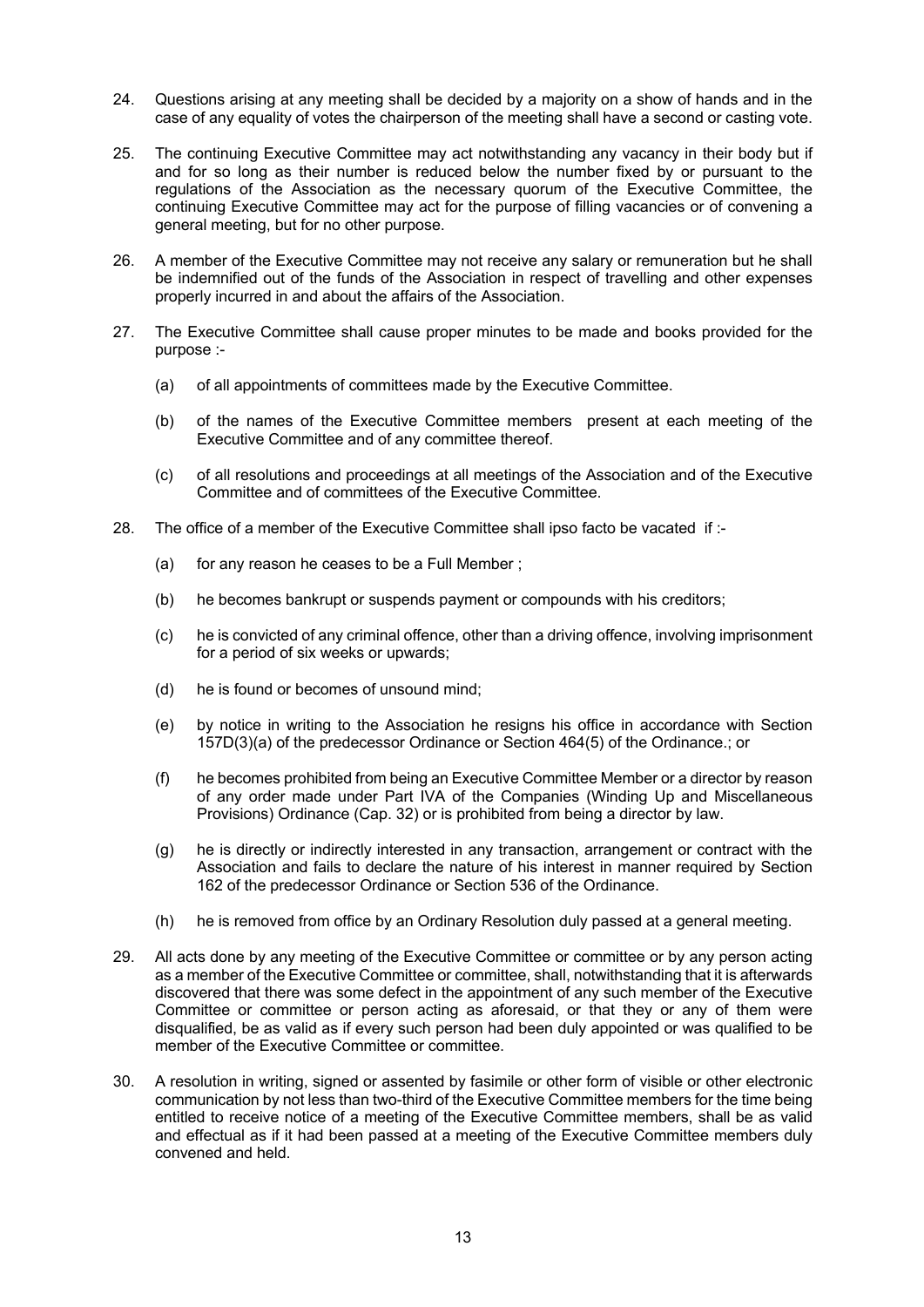### **SUB-COMMITTEES**

- 31. The Executive Committee may, from time to time, appoint such sub-committees as it considers necessary for securing the efficient discharge of its functions, and may delegate in writing to any such sub-committee any of its powers and duties provided that no delegation made hereunder shall preclude the Executive Committee from exercising or performing or resuming at any time any of the powers and duties so delegated. A sub-committee may be dissolved by the Executive Committee at any time. A sub-committee so appointed cannot be affiliated to any outside organization.
- 32. Each sub-committee shall be constituted and shall exercise such powers and authorities as the Executive Committee shall from time to time appoint, provided always that each sub-committee shall have a chairperson who is President or Vice-President or a member of the Executive Committee. No person shall be appointed a member of the sub-committee unless he is a Member and a member of the sub-committee shall vacate office if he ceases to be a Member .
- 33. Any casual vacancy occurring in the office of chairperson of a sub-committee shall be filled by appointment by the Chairperson or one of the Executive Committee members but the person so appointed shall be subject to the same conditions as to tenure of office as his predecessor.
- 34. Subject to Section 107 of Schedule 11 to and sections 611, 612 and 613 of the Ordinance , the chairperson of a sub-committee shall take the chair at meetings thereof and the quorum for meetings of a sub-committee unless otherwise fixed by it shall be two. Subject as aforesaid and to any regulations or directions applicable to it, the meeting and proceedings of each subcommittee shall be governed by the provisions of these presents relating to meeting and proceedings of the Executive Committee so far as the same may be capable of being made applicable thereto.

# **OTHER OFFICERS AND SERVANTS**

- 35. The Executive Committee may from time to time appoint, employ and remove any officers, clerks, or servants either in an honorary capacity or at any salaries and wages respectively and with such respective powers and duties, or employment for such length of service and generally upon such terms as it thinks fit.
- 36. For the avoidance of dounts, no common seal shall be adopted by the Association.

### **GENERAL MEETINGS**

- 37. Subject to section 107 of Schedule 11 to and section 611, 612 and 613 of the Ordinance, the Association shall in each year hold an Annual General Meeting in accordance with section 610 of the Ordinance in addition to any other meetings in that year and shall specify the meeting as such in the notice calling it. In no case shall more than fifteen months elapse between that date of one Annual General Meeting of the Association and that of the next. The Annual General Meeting shall be held at such time and place as the Executive Committee shall appoint.
- 38. All general meetings other than Annual General Meetings shall be called Extraordinary General Meetings.
- 39. The Executive Committee may, whenever it thinks fit, convene General Meeting. Notwithstanding the foregoing provisions of this Article, if the Member of the Executive Committee are required to call a General Meeting under section 566 of the Ordinance, they must call it in accordance with section 567 of the Ordinance. If the Member of the Executive Committee do not call a General Meeting in accordance with section 567 of the Ordinance, the Members of the Association who requested the meeting, or any of them representing more than one half of the total voting rights of all of them, may themselves call a General Meeting in accordance with section 568 of the Ordinance.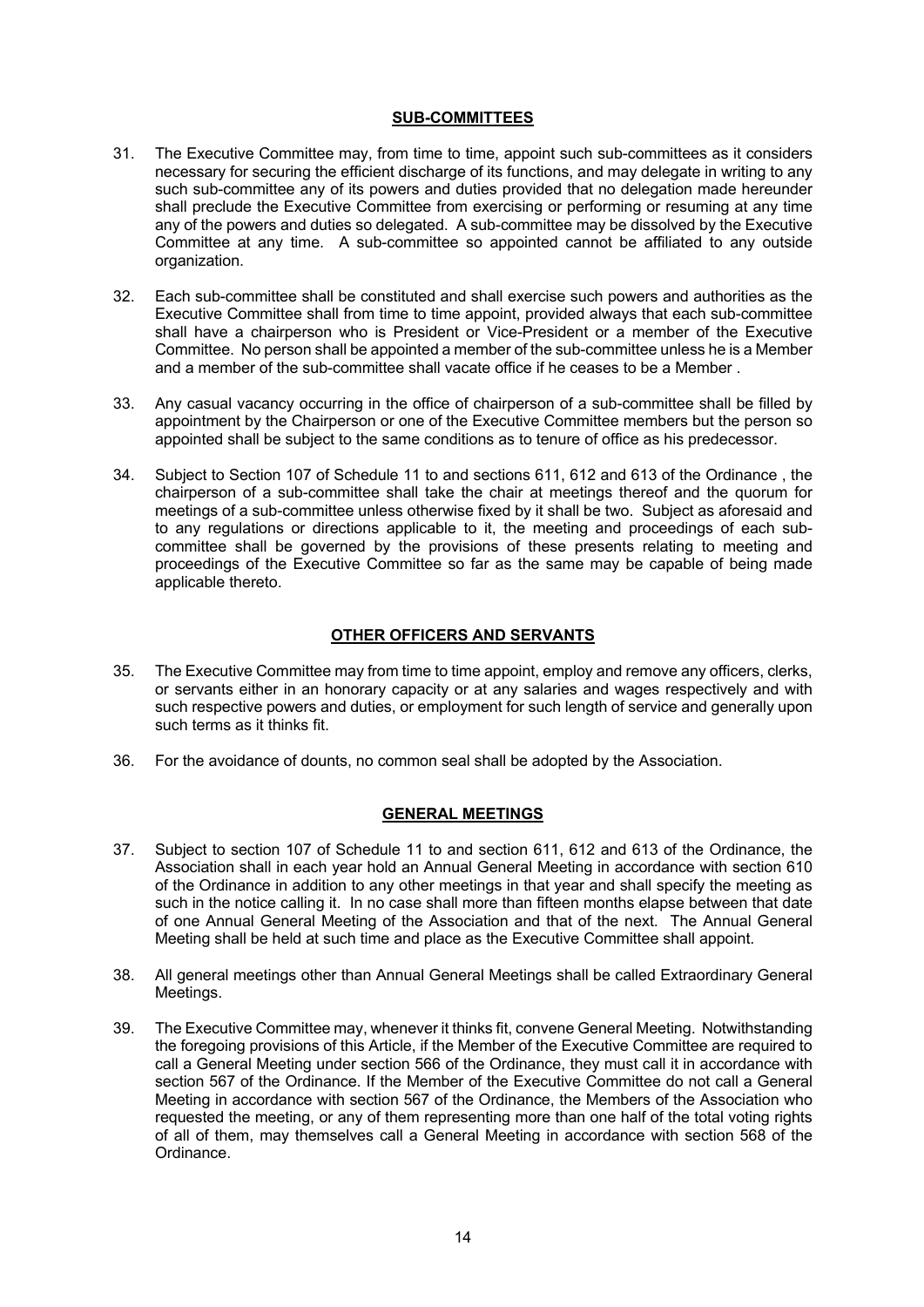### **NOTICE OF GENERAL MEETINGS**

- 40. (a) Subject to the provisions contained in Part 12 of the Ordinance, an Annual General Meeting and a meeting called for the passing of a Special Resolution shall be called by at least twenty-one days notice in writing, and a meeting of the Association other than an Annual General Meeting or a meeting for the passing of a Special Resolution shall be called by at least fourteen days notice in writing. The notice shall be exclusive of the day upon which it is served or deemed to be served and of the day which it is given, and shall specify the place, the day and the hour of the meeting and, in case of special business, the general nature of that business and shall be given in manner hereinafter mentioned to such persons as are under these Articles entitled to receive such notices from the Association. There shall appear on every such notice with reasonable prominence a statement that a Full Member and an Affilidated Club Member (represented by a duly authorized representative) having the right to vote is entitled to appoint a proxy to attend and vote instead of him under section 596(1) of the Ordinance and that a proxy must be a member of the Association under section 596(2) of the Ordinance.
	- (b) The Honorary Secretary General shall, not less than 21 days prior to each Annual General Meeting at which Officers and members of the Executive Committee are to be elected, cause to be sent to each Full Member and Affiliated Club Member the following: -
		- (i) a ballot paper in such form as the Executive Committee may prescribe bearing a statement as to the Officers and the number of vacancies to be filled and containing the names of the candidates for election as such Officers and members of the Executive Committee in alphabetical order of surnames, and with provision for the Full Member and Affiliated Club Member making use of the same to indicate the names of the candidates for whom he wishes to vote; and
		- (ii) an instrument appointing a proxy in the form as prescribed in these Articles and the number of vacancies to be filled and containing the names of the candidates for election as Officers and members of the Executive Committee in alphabetical order of surnames, and with provision for the Full Member and Affiliated Club Member making use of the same to indicate the names of the candidates for whom he wishes the person appointed as his proxy to vote.
	- (c) A Full Member and Affiliated Club Member (represented by its duly authorized representative) may vote in the election of Officers and members of the Executive Committee: -
		- (i) by post or by facsimile transmission or by email in accordance with Article 40 (d);
		- (ii) by proxy in accordance with Article 40 (e); or
		- (iii) in person in accordance with Article 40 (f).
	- (d) A Full Member and Affiliated Club Member (represented by its duly authorized representative) who wishes to vote by post or by facsimile transmission shall mark or otherwise indicate in the manner set forth in the ballot paper referred to in Article 40(b)(i) those persons nominated as Officers and members of the Executive Committee for whom he wishes to vote and shall return the completed ballot paper to the scrutineers appointed by the Committee to be received by them not less than 72 hours before the General Meeting at which the election is to be held. No Full Member and Affiliated Club Member (represented by its duly authorized representative) shall indicate more names than there are vacancies for the relevant Office to be filled and in the event any Full Member and Affiliated Club Member (represented by its duly authorized representative) shall do so his ballot paper shall be invalid. A statement by the scrutineers to the effect that a duly completed ballot paper sent under these provisions has been received by the scrutineers in due time shall be conclusive evidence of such receipt.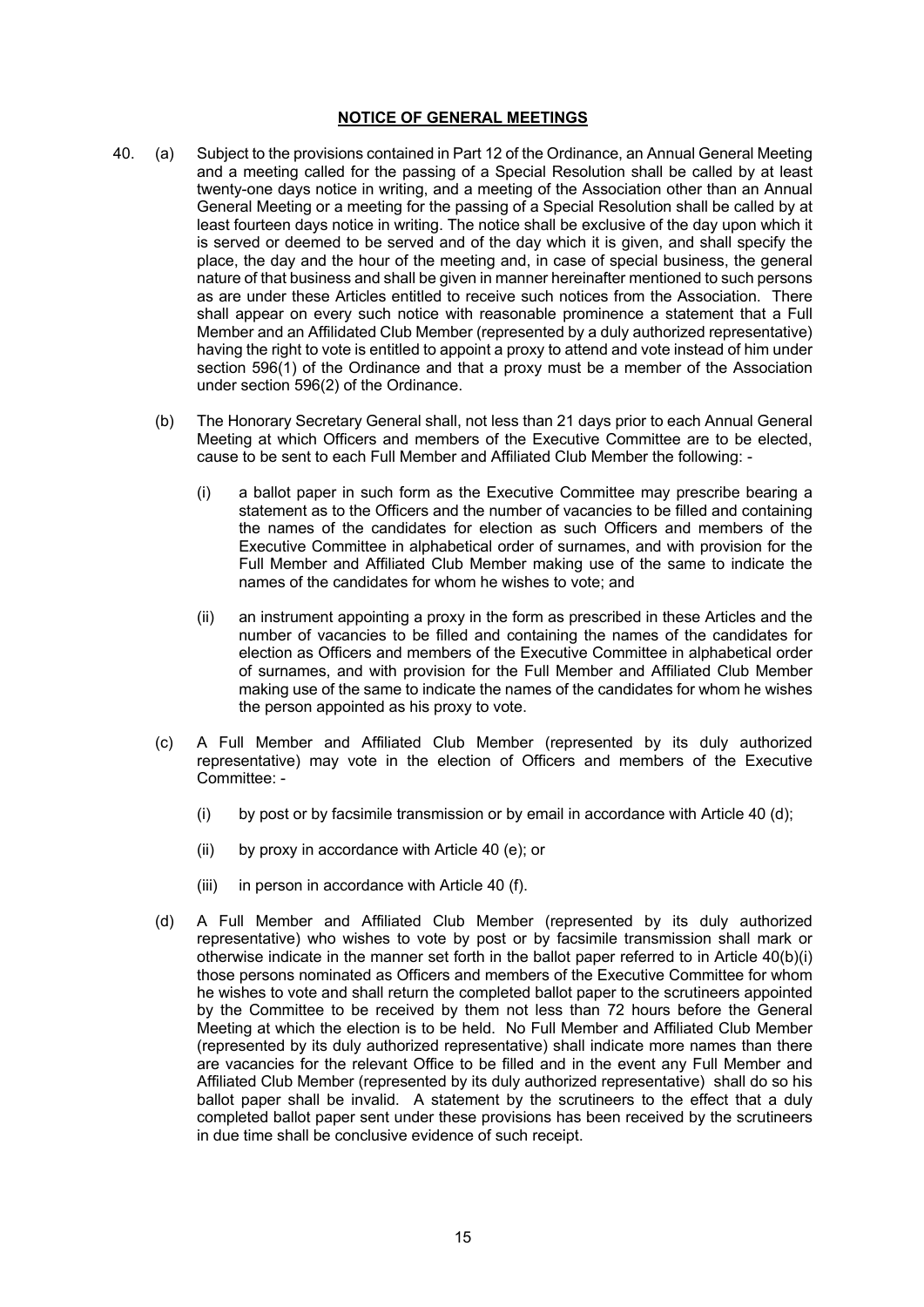- (e) A Full Member and Affiliated Club Member (represented by its duly authorized representative) who wishes to vote by proxy shall return a completed instrument of proxy to the scrutineers appointed by the Executive Committee to be received by them not less than 48 hours before the General Meeting at which the election is to be held. A statement by the scrutineers to the effect that a duly completed instrument of proxy sent under these provisions has been received by the scrutineers in due time shall be conclusive evidence of such receipt.
- (f) At any General Meeting at which Officers and members of the Executive Committee are to be appointed, each Full Member and Affiliated Club Member (represented by its duly authorized representative) shall be given a voting paper for use by him to vote in person. Each voting paper shall bear a statement as to the Officers and the number of vacancies to be filled and shall contain the names of the candidates for election as such Officers in alphabetical order of surnames. A Full Member or Affiliated Club Member (represented by its duly authorized representative) who wishes to vote in person or as proxy for another Full Member or Affiliated Club Member shall mark or otherwise indicate in the manner set forth on the voting paper those persons nominated whom he votes for as Officers in the election. No Full Member or Affiliated Club Member (represented by its duly authorized representative) shall indicate more names than there are vacancies to be filled for the relevant Office or the number of nominated candidates and in the event that any Full Member or Affiliated Club Member (represented by its duly authorized representative) shall do so his voting paper shall be invalid.
- (g) A Full Member or Affiliated Club Member (represented by its duly authorized representative), may attend the General Meeting and vote in person in the election of Officers and members of the Executive Committee notwithstanding that he has returned a completed ballot paper or instrument of proxy to the scrutineers. The vote of a Full Member or Affiliated Club Member (represented by its duly authorized representative) who has returned a completed ballot paper in accordance with Article 40(b)(i) shall be countermanded if such Full Member or Affiliated Club Member (represented by its duly authorized representative) attends the relevant General Meeting and by a vote on behalf of that Full Member or Affiliated Club Member by a proxy appointed by him. The vote of proxy of a Full Member or Club Group Member who has returned a completed instrument of proxy in accordance with Article 40(e) shall be countermanded if such Full Member or Affiliated Club Member (represented by its duly authorized representative) attends the relevant General Meeting.
- (h) At any General Meeting at which Officers are to be elected the ballot papers submitted in accordance with Article  $40(b)(i)$  and the voting papers (together with all instruments of proxy relative thereto) complete in accordance with Article 40(f) shall be counted and checked by the scrutineers who shall prepare as soon as possible the result of the ballot showing the total number of votes cast for each candidate and shall hand the same to the chairperson of the meeting who shall announce the names of the successful candidates being those with the highest number of votes. In the case of an equality of votes between the candidates having the maximum number of votes for the Offices then as between those candidates, the successful candidates shall be determined by lot drawn by the chairperson of the meeting.
- 41. The accidental omission to give notice of a meeting or (where instruments of proxy are sent out with the notice) the accidental omission to send such instrument of proxy to, or the non-receipt of notice of a meeting or such instrument of proxy by, any person entitled to receive notice shall not invalidate the proceedings at that meeting.

### **PROCEEDINGS AT GENERAL MEETINGS**

- 42. All business shall be deemed special that is transacted at an Extraordinary General Meeting and also all that is transacted at an Annual General Meeting, with the exception of :-
	- (a) The consideration of the accounts, statement of financial position, reports of the Executive Committee and the auditors;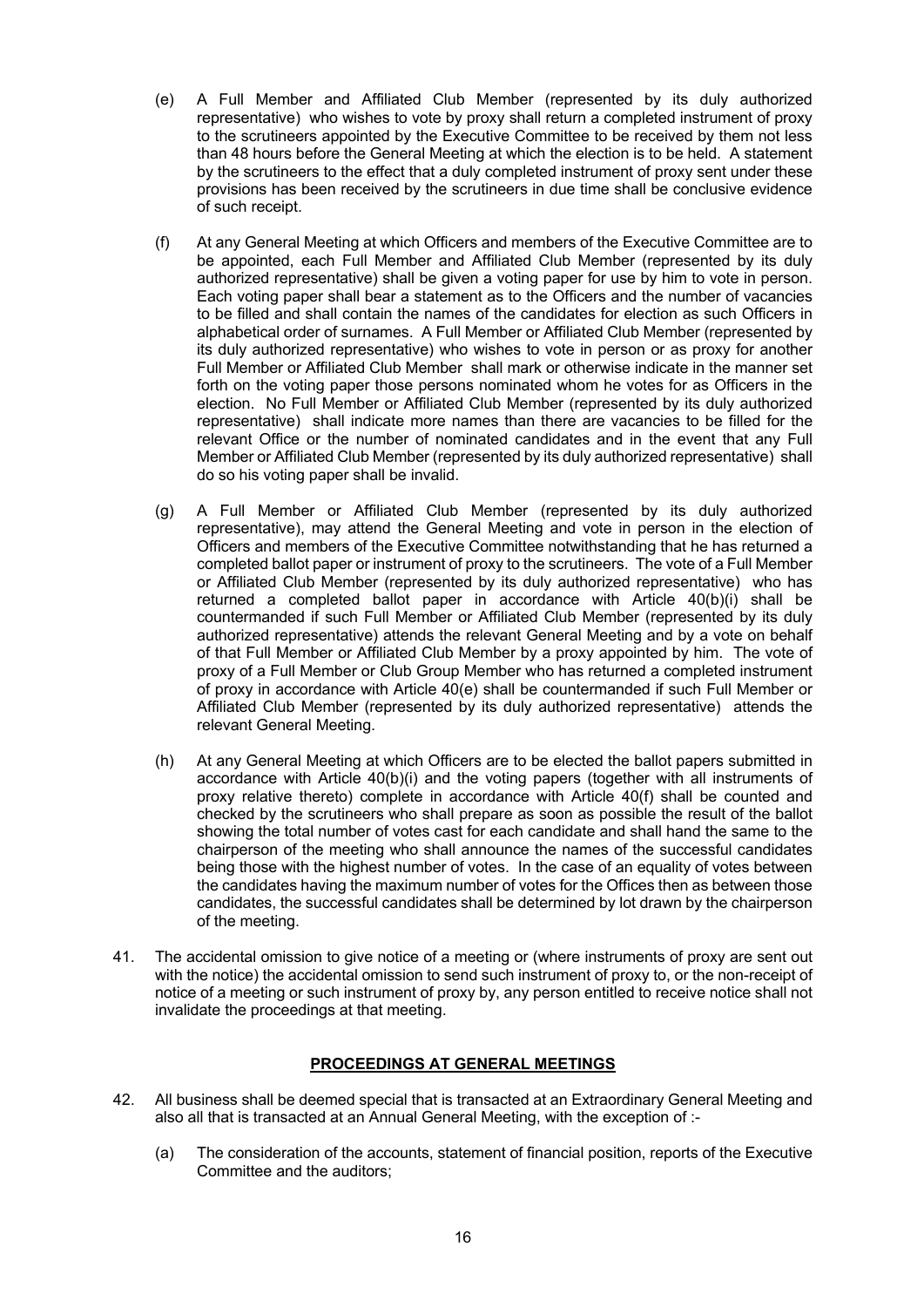- (b) The election of the President and Vice-President(s) in the place of the persons retiring from such positions;
- (c) The election of Executive Committee members in the place of the retiring Executive Committee members;
- (d) The election of Officers of the Association in the place of the retiring Officers;
- (e) The election of auditors;
- (f) The fixing, or the determination of the method of fixing the remuneration of the auditors.
- 43. No business shall be transacted at any general meeting unless a quorum of Members is present at the time when the meeting proceeds to business and continues to be present until the conclusion of the meeting. Ten Full Members or one fifth of the total number of Full Members and Affiliated Club Members (via their duly authorized representative(s)) of the Association (whichever is less) present in person or by proxy and entitled to vote shall be a quorum, save as is otherwise provided in these Articles
- 44. If within one hour from the time appointed for the meeting a quorum is not present, the meeting if convened upon the requisition of Members, shall be dissolved; in any other case it shall stand adjourned to the same day in the next week, at the same time and place or to such other day and to such other time and place as the Executive Committee may by not less than two days' notice to the Members entitled to receive notices of general meetings prescribe and if at the adjourned meeting a quorum is not present within half an hour from the time appointed for the meeting the Members present shall be a quorum.
- 45. The President or in his absence, one of the Vice-President(s) shall preside as chairperson at every general meeting of the Association. If however at any general meeting of the Association the President or Vice-Presidents shall not be present within half an hour after the time appointed for the holding of such meeting, the Members present at such meeting may select one of their members to be chairperson of the meeting.
- 46. The chairperson of a general meeting may, with the consent of such meeting at which a quorum is present (and shall if so directed by the meeting) adjourn the meeting from time to time and from place to place, but no business shall be transacted at any adjourned meeting other than the business left unfinished at the meeting from which the adjournment took place. When a meeting is adjourned for thirty days or more, notice of the adjourned meeting shall be given as in the case of an original meeting. Save as aforesaid it shall not be necessary to give any notice of an adjournment or of the business to be transacted at an adjourned meeting.
- 47. At any general meeting a resolution put to the vote of the meeting shall be decided on a show of hands unless a poll is (before or on the declaration of the result of the show of hands) demanded by the chairperson of the meeting or by at least two Members present in person and entitled to vote or any Full Member or Affiliated Club Member (via its duly authorized representative(s)) or members present in person or by proxy and representing at least 5% of the total voting rights of all the Full Members and Affiliated Club Members (via their duly authorized representative(s)) having the right to vote at the meeting, and unless a poll is so demanded a declaration by the chairperson of the meeting that a resolution has, on a show of hands, been carried, or carried unanimously, or by a particular majority or lost or not carried by a particular majority and an entry to that effect in the book of the proceedings of the Association shall be conclusive evidence of the fact, without proof of the number of proportion of the votes recorded in favour of, or against, that resolution.
- 48. If a poll is duly demanded, it may be given personally, by proxy or by post and the result of the poll shall be deemed to be the resolution of the meeting at which the poll was demanded.
- 49. In the case of an equality of votes, whether on a show of hands or on a poll, the chairperson of the meeting at which the show of hands takes place or at which the polls is demanded shall be entitled to a second or casting vote.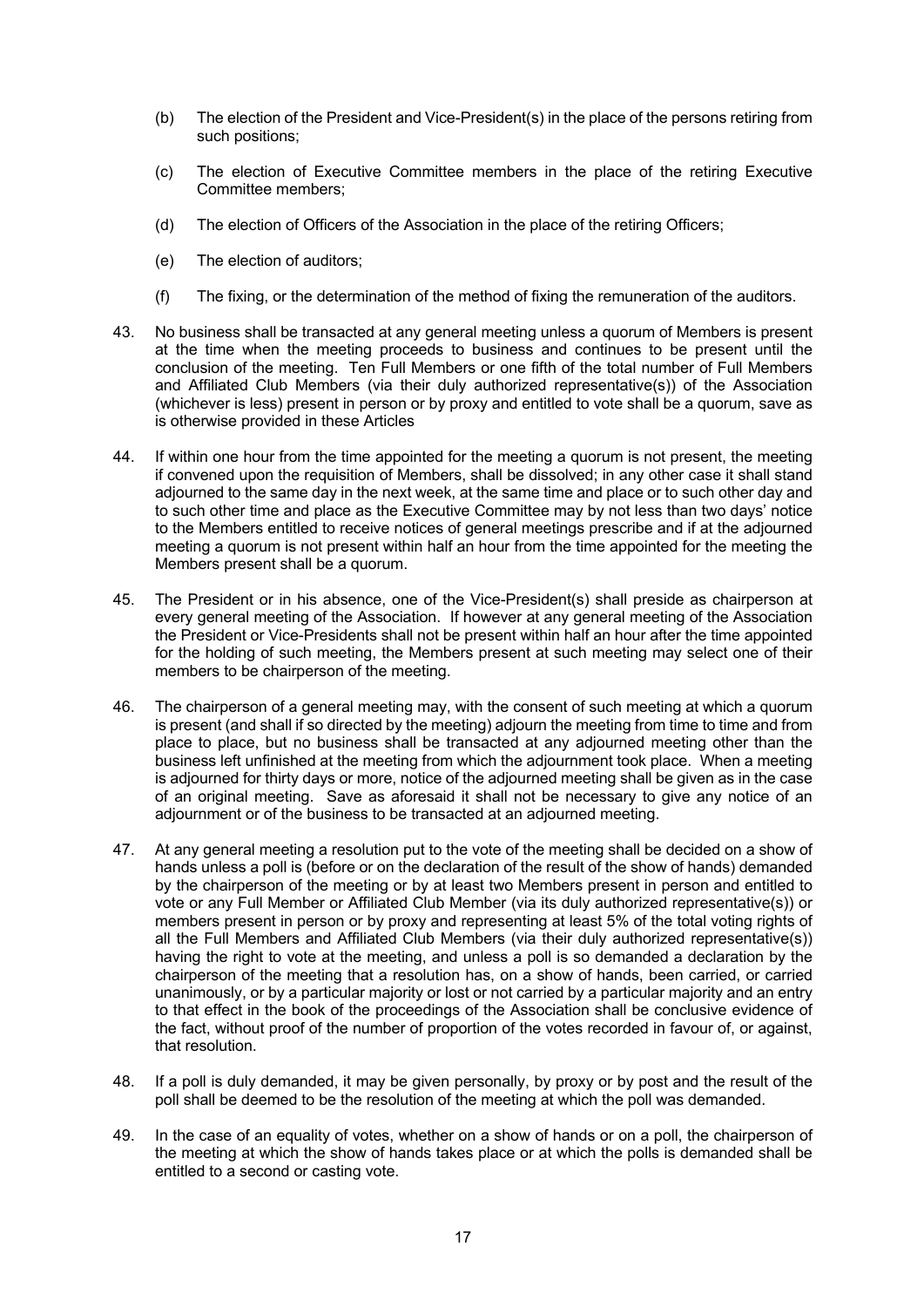50. A poll demanded on a question of adjournment, shall be taken forthwith. A poll demanded on any other question shall be taken at such time within not more than 30 days as the chairperson of the meeting directs.

### **VOTES OF MEMBERS**

- 51. Every Full Member and Affiliated Club Member (whether by post or by facsimile transmission or present by a duly nominated representative who must be a Full Member of the Association or by proxy or by email) shall have one vote and, save as is otherwise provided in these Articles every question shall be decided by a show of hands unless a poll is demanded.
- 52. A Full Member of unsound mind or in respect of whom an order has been made by any Court having jurisdiction in mental health may vote whether on a show of hands or on a poll, by his committee, guardian or other person in the nature of a committee or guardian appointed by that Court under the Mental Health Ordinance and any such committee, guardian or other person may, on a poll, vote by proxy.
- 53. No Member shall be entitled to have notice of or to be admitted to any general meeting or to vote at such meeting or to any of the privileges of membership while any subscription is in arrears or other moneys presently payable by him to the Association remain unpaid. For the purposes of this Article, subscriptions shall be deemed to be in arrears if unpaid by the 1st day of April next after the same became payable but the proceedings at any general meeting shall not be invalidated because it is subsequently found that a Member has voted notwithstanding his disability under this Article.

### **PROXIES**

- 54. (a) A Full Member wishing to vote by proxy may appoint only one person to act as such proxy and that person must be a Full Member of the Association.
	- (b) An instrument appointing a proxy must be in writing, executed by or on behalf of the appointer and shall be in the following form (or in a form as near thereto as circumstances allow):

THE CYCLING ASSOCIATION OF HONG KONG, CHINA LIMITED 中國香港單車總會有限公司

I/We, [ ] of [ ] (Membership No. [ ]) being a Full Member of the above Association, hereby appoint [ ], of [ ] (Membership No. [ ]), or failing him,

], of  $\lceil$  [  $\lceil$   $\rceil$  (Membership No.  $\lceil$   $\rceil$ ) as my/or proxy to vote in my/our name[s] and on my behalf at the annual/extraordinary general meeting of the Association to be held on  $\begin{bmatrix} 1 \\ 1 \end{bmatrix}$ , and at any adjournment thereof.

This form of proxy is to be used in respect of the resolutions mentioned below as follows: - Resolution No.1: \*for\*against Resolution No. 2: \*for\*against \*Strike out whichever is not desired

Unless otherwise instructed, the proxy may vote as he thinks fit or obtain from voting.

Signed this day of . 201 1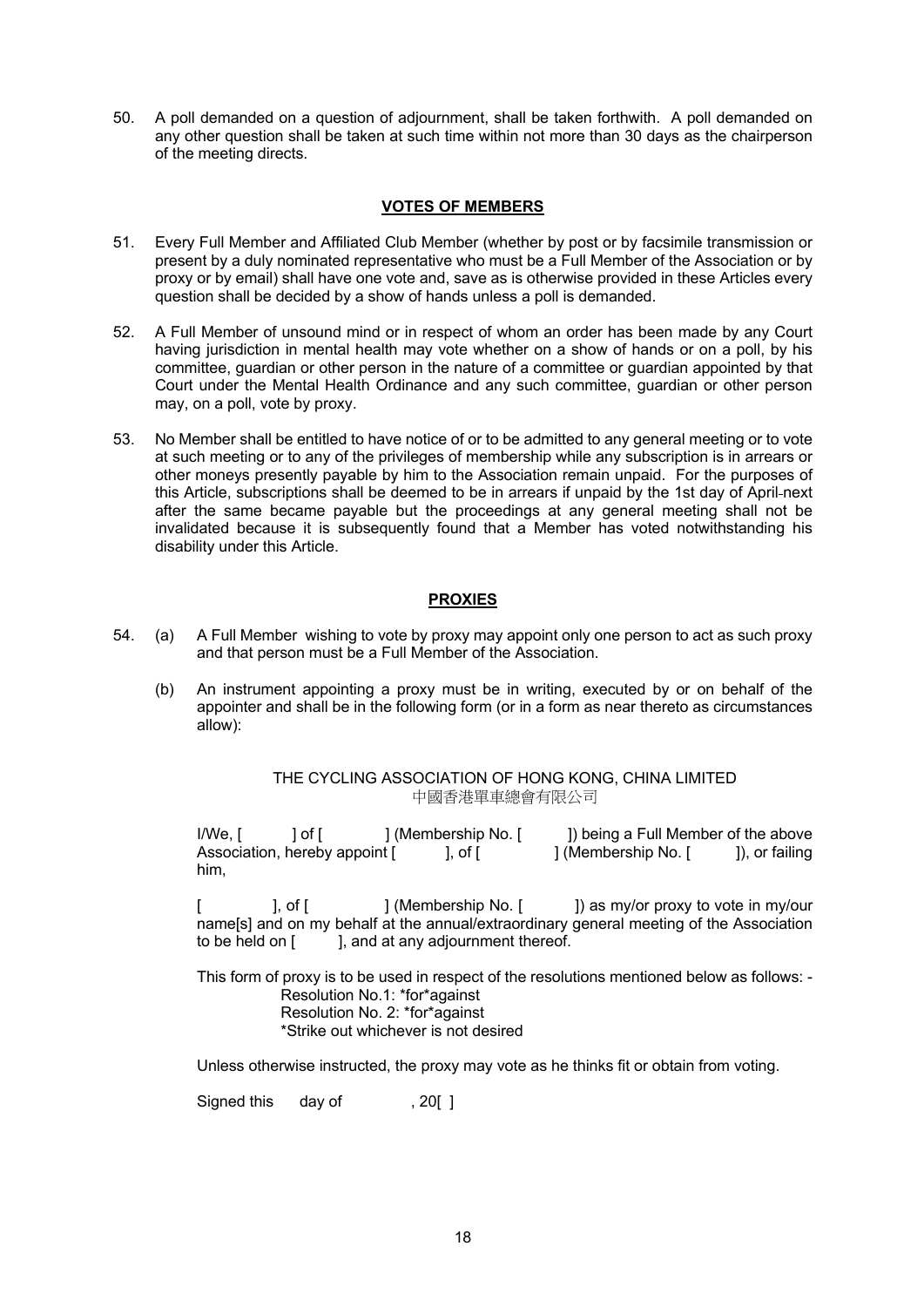- (c) The instrument appointing a proxy must be returned to the scrutineers appointed by the Executive Committee to be received by them not less than forty-eight hours before the time of holding the meeting at which the person named in such instrument proposes to vote; otherwise the person so named shall not be entitled to vote in respect thereof.
- (d) An instrument appointing a proxy may be revoked by forwarding to the Honorary Secretary General not less than forty-eight hours before the time holding the meeting at which the person name in such instrument proposes to vote written notification of such revocation signed by the appointer.

### **DISCIPLINE**

55. The Executive Committee shall have full power either by itself or through any committee to whom its power in that behalf may be delegated in writing to make rules and by-laws (subject to Article 18) for the good conduct of the Members and in relation to the Association's affairs and for the good conduct and discipline of all persons (whether Members or not) taking part in any of the activities of the Association or in any activities with which the Association may be associated.

# **ACCOUNTS**

- 56. The Executive Committee shall keep accounting records that comply with Subdivision 2 of Division 4 of Part 9 of the Ordinancewith respect to :-
	- (a) all sums of moneys received and expended by the Association, and the matters in respect of which the receipt of expenditure takes place;
	- (b) all sales and purchases of the Association;
	- (c) the assets and liabilities of the Association. Proper accounting records shall not be deemed to be kept if there are not kept such accounting record as are necessary to give a true and fair view of the state of the Association's affairs and to explain its transactions, and to follow accounting standards issued or adopted by the Hong Kong Institute of Certified Public Accountants or its successors and to adhere to all of this recommended practices.
- 57. Sufficient accounting record shall be kept at the Office or subject to the applicable statutory requirement at such other place or places as the Executive Committee may think fit, and shall be open to the inspection of Executive Committee members during usual office hours of the Association.
- 58. The Association in general meeting may from time to time make reasonable conditions and regulations as to the time and manner of the inspection by Members (other than Executive Committee members) of the accounts and books of the Association or any of them, and subject to such conditions and regulations the accounts and books of the Association shall be open to inspection by Members at all reasonable times during normal business hours.
- 59. The Executive Committee shall, from time to time, in accordance with the applicable statutory requirements, including but not limited to, Sections 429, 431 & 610 and 383, 388-391 & 452(3) of the Ordinance, cause to be prepared and laid before the Association in Annual General Meetings such Reporting Documents for each accounting reference period as required by the applicable statutory requirements..
- 60. A copy of every statement of financial position (including every document required by law to be annexed thereto) which is to be laid before the Association in general meeting, together with a copy of the Executive Committee's report and a copy of the auditors' report shall not less than twenty-one clear days before the date of the meeting be sent to all persons entitled to receive notices of general meetings of the Association in the manner in which notices are hereinafter directed to be served provided that this Article shall not require a copy of those documents to be sent to any person of whose address the Association is not aware.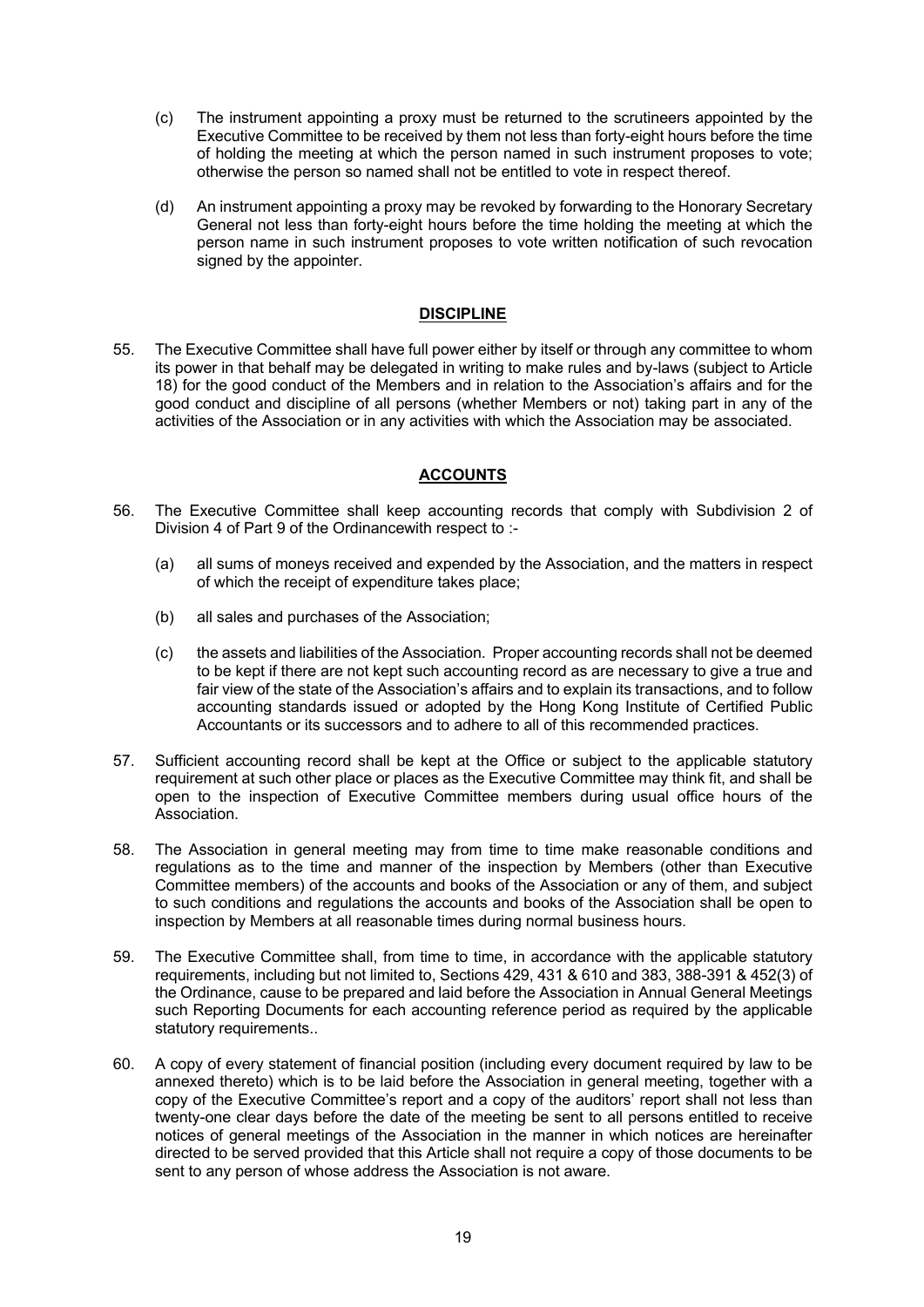### **AUDITOR**

61. Auditors shall be appointed and their duties regulated in accordance with, inter alia, Sections 373, 374, 377, 394-399 and 429 & 431 of the Ordinance.

### **NOTICES**

- 62. A notice may be given by the Association to any Member either personally by sending it via email to him to his registered email address or by post to him to his registered address, or (if he has no registered address within Hong Kong) to the address, if any, within Hong Kong supplied by him to the Association for the giving of notices to him. Where a notice is sent by post, service of the notice shall be deemed to be effected by properly addressing, prepaying and posting a letter containing the notice, and to have been effected in all cases on the day following that upon which such letter is so posted.
- 63. Notice of every general meeting shall be given in any manner hereinbefore authorised to :-
	- (a) every Member except those who under the provisions of these Articles are not entitled thereto and those who (having no registered address within Hong Kong) have not supplied to the Association an address within Hong Kong or a fax number or email address for the giving of notice to them; and
	- (b) the auditors for the time being of the Association.

No other person shall be entitled to receive notices of general meetings.

### **INDEMNITY**

64. Every agent, auditor, secretary and officer of the Association (other than a member of the Executive Committee), subject to the provisions of Section468 of the Ordinance, if any prosecution, action or suit at law be commenced against any member of the Executive Committee or any officer or agent of the Association for anything done by him or them in the proper or reasonable discharge of their duties, such person or persons shall be defended and indemnified by and at the costs of the Association from all damages, costs and expenses which may be incidental to or result from such prosecution, action or suit at law and the property and funds of the Association may be applied for such purpose as may be directed by the Executive Committee from time to time, provided, however, that none of such funds shall be applied either directly or indirectly in payment of the whole or part of any fine or penalty imposed upon any person by sentence or order of a Court of Justice.

#### **WINDING UP**

- 65. (a) The Association may be dissolved by a Special Resolution of the Full Member and Affiliated Group Member (represented by its duly authorized representative) at a General Meeting or Extraordinary General Meetings convened for the purpose.
	- (b) The provisions of Clauses 7 & 8 of the Memorandum of Association relating to the wind up or dissolution of the Association shall have effect and be observed as if the same were repeated in these Articles.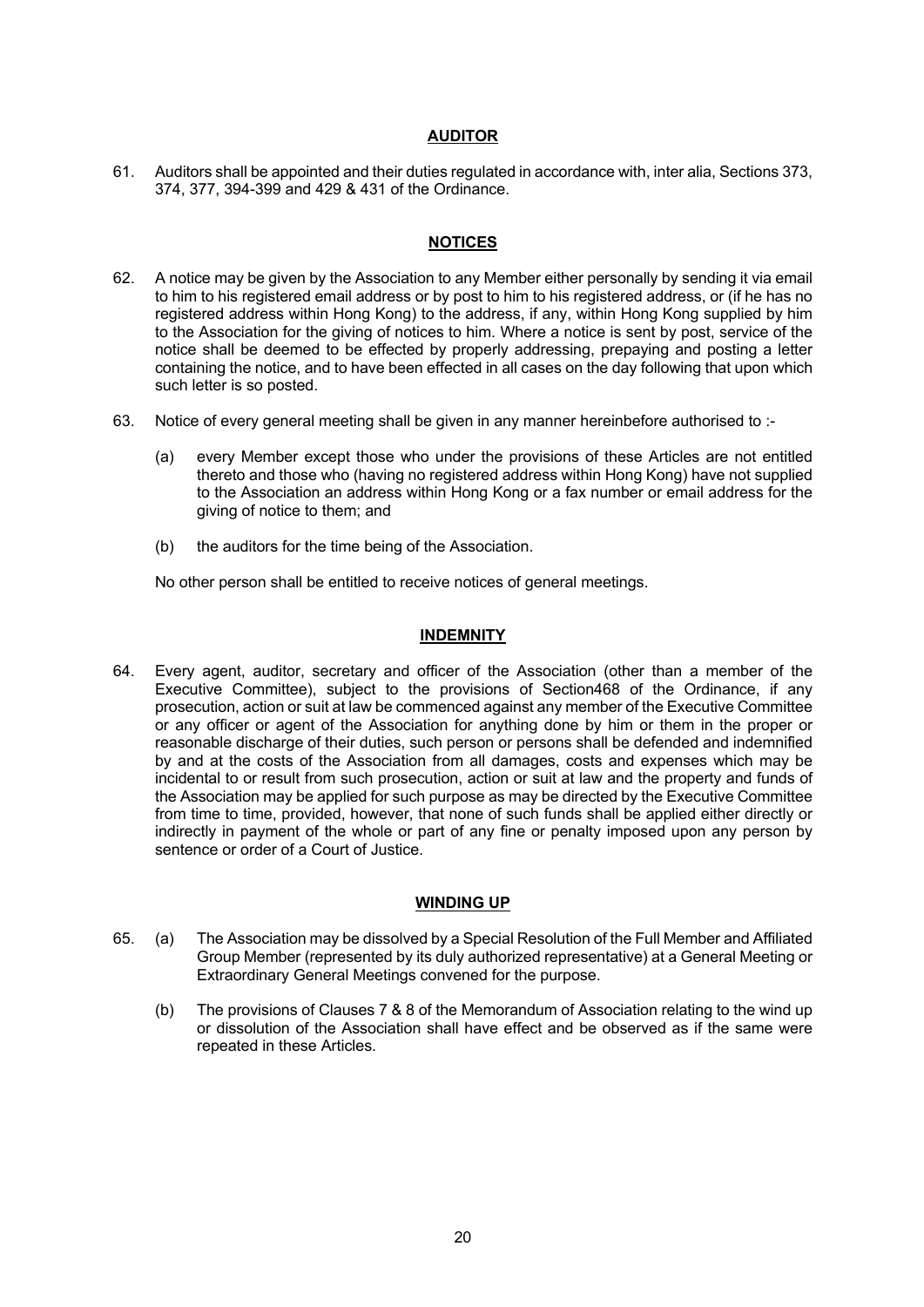### **ANTI-DOPING**

66. The Anti-Doping Rules promulgated by The Sports Federation & Olympic Committee of Hong Kong, China and/or Hong Kong Anti-Doping Committee (as the case may be) from time to time shall be incorporated into these Articles and any person(s) (whether members of the Association or not) taking part in any of the activities of the Association or in any activities with which the Association may be associated, who act(s) in breach thereof, shall be subject to discipline as imposed by the Executive Committee as it deems fit and proper.

### **DECLARATION OF INTEREST**

67. An Executive Committee Member who is in any way, whether directly or indirectly, interested in any transaction, arrangement or contract (being a transaction arrangement or contract of significance in relation to the Association's operation) with the Association shall, if his interest in the transaction, arrangement or contract is material, declare the nature and extent of his interest at an Executive Committee meeting in accordance with Section 162 of the predecessor Ordinance or Section 536 of the Ordinance and shall not vote or be counted for quorum purposes in respect of any such transaction, arrangement or contract, and if he does so vote his vote shall not be counted. A reference in this article to a transaction, arrangement or contract includes a proposed transaction, arrangement or contract. A general notice given to the Association that an Executive Committee Member is to be regarded as having an interest of the nature and to the extent as specified in the notice, in any transaction, arrangement or contract which may, after the date of the notice be entered into or made by the Association, shall be deemed to be a disclosure that the Executive Committee Member of the Association has an interest in any transaction, arrangement or contract of the nature and to the extent so specified.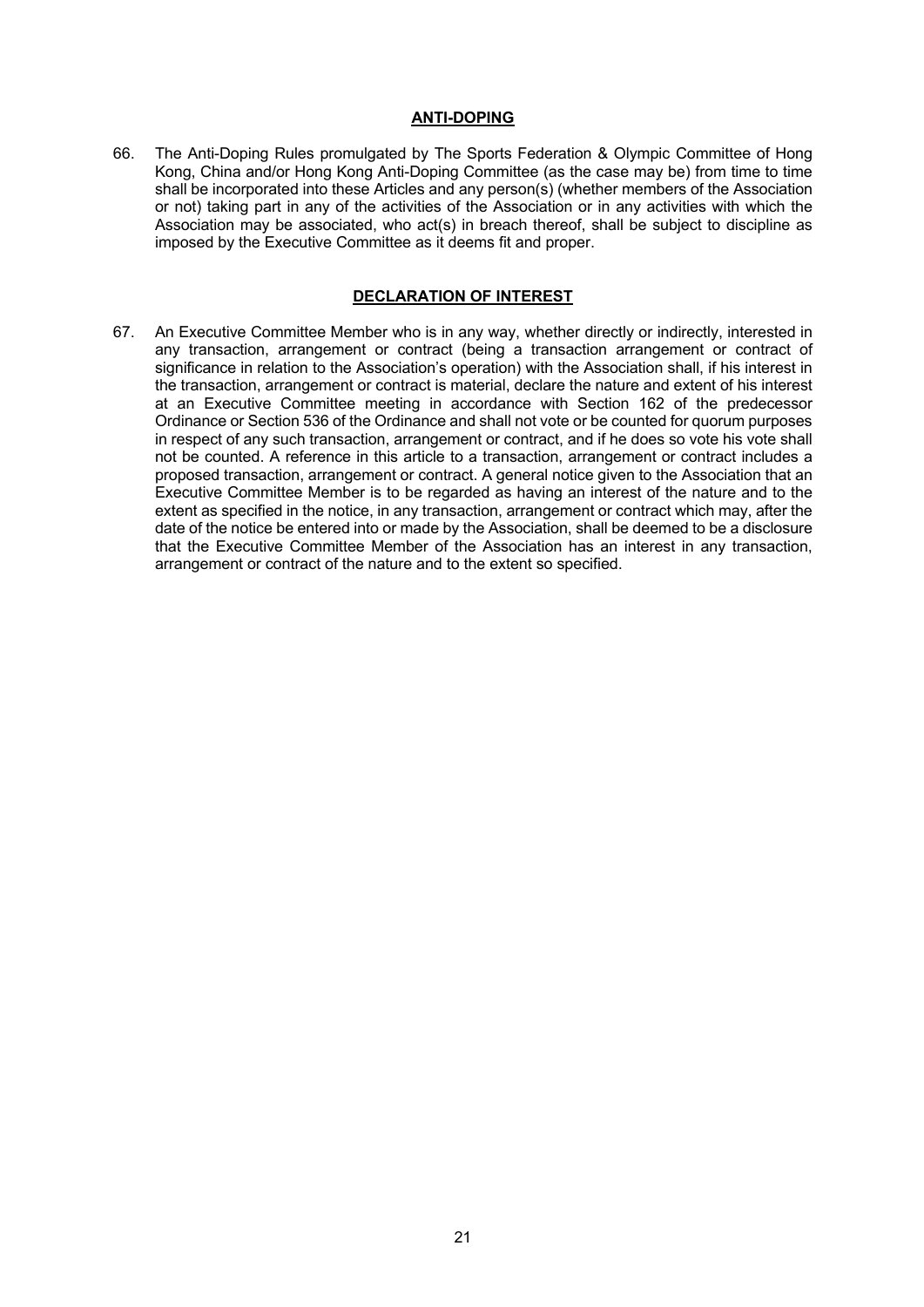| Name, Address and Description of Founder Members                                                |
|-------------------------------------------------------------------------------------------------|
| [Name] LEUNG Hung Tak (梁鴻德)<br>[Address]<br>[Occupation] Insurance Agent                        |
| [Name] TSANG Kwong Chiu Kevin (曾廣釗)<br>[Address]<br>[Occupation] Director of Investment Company |
| [Name] SHING Sau Ping Semeul (成秀萍)<br>[Address]<br>[Occupation] Communications & Marketing      |
| [Name] WONG Yiu Wah (黃耀華)<br>[Address]<br>[Occupation] Technician                               |
| [Name] MA King Cheung Medes (馬敬將)<br>[Address]<br>[Occupation] Financial Director               |
| [Name] HON Kevin (韓尚志)<br>[Address]<br>[Occupation] Barrister                                   |
| [Name] CHAN Pak Cheung (陳百祥)<br>[Address]<br>[Occupation] Retired                               |
| [Name] LEUNG Chi Yin (梁志賢)<br>[Address]<br>[Occupation] Cycling Consultant                      |
| [Name] CHAN Chi Keung (陳志強)<br>[Address]<br>[Occupation] Merchant                               |
| [Name] NG Kwok Wah (吳國華)<br>[Address]<br>[Occupation] Policeman                                 |
| [Name] CHAN Tat Keung (陳達強)<br>[Address]<br>[Occupation] Policeman                              |
| [Name] CHAN Tat Wing (陳達榮)<br>[Address]<br>[Occupation] Merchant                                |
| [Name] LAU On Chuen (劉安泉)<br>[Address]<br>[Occupation] Merchant                                 |